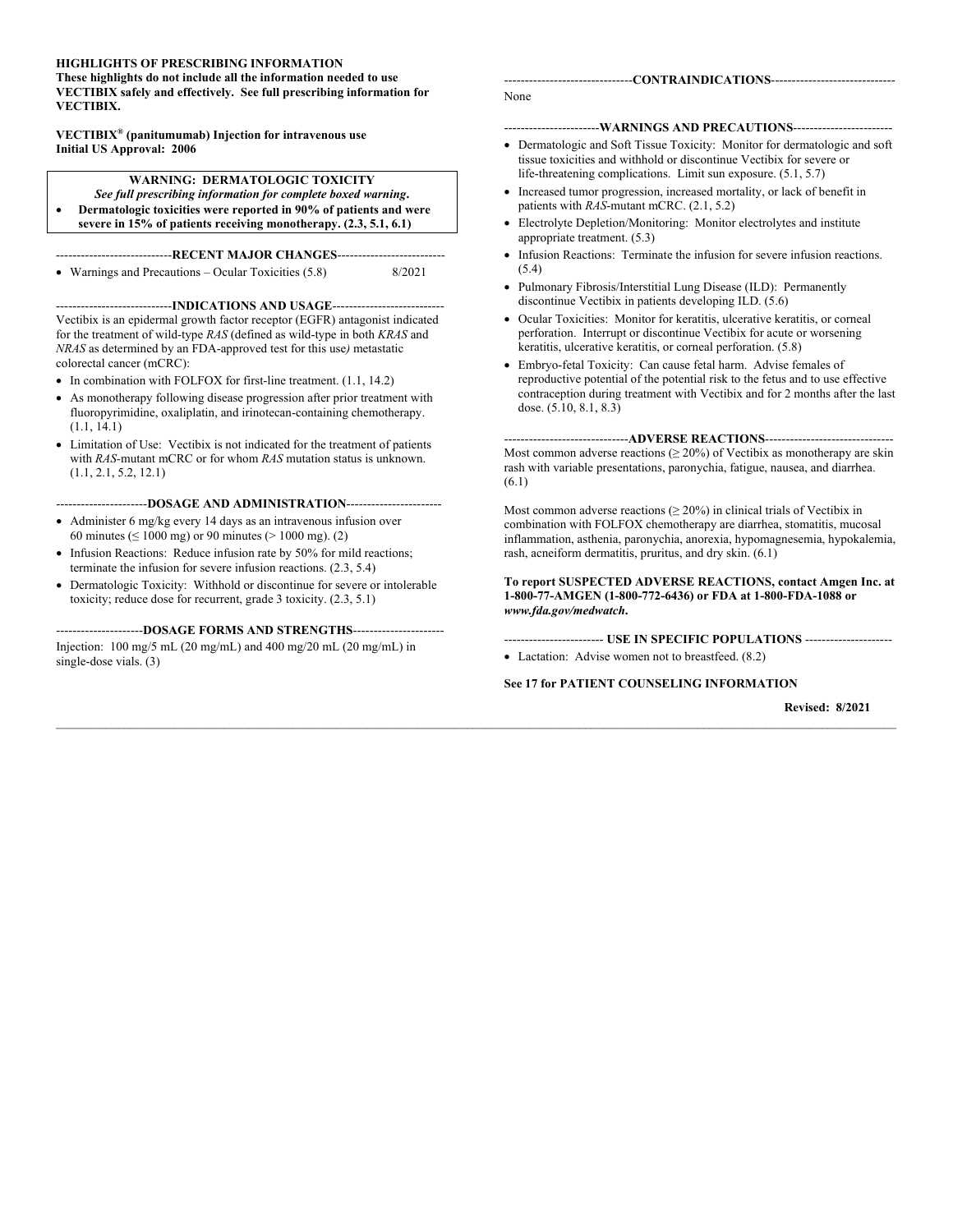#### **FULL PRESCRIBING INFORMATION: CONTENTS\***

#### **WARNING: DERMATOLOGIC TOXICITY**

- **1 INDICATIONS AND USAGE**
- 1.1 Metastatic Colorectal Cancer
- **2 DOSAGE AND ADMINISTRATION**
	- 2.1 Patient Selection
	- 2.2 Recommended Dose
	- 2.3 Dose Modifications
	- 2.4 Preparation and Administration
- **3 DOSAGE FORMS AND STRENGTHS**
- **4 CONTRAINDICATIONS**

#### **5 WARNINGS AND PRECAUTIONS**

- 5.1 Dermatologic and Soft Tissue Toxicity
- 5.2 Increased Tumor Progression, Increased Mortality, or Lack of
- Benefit in Patients with *RAS-*Mutant mCRC
- 5.3 Electrolyte Depletion/Monitoring
- 5.4 Infusion Reactions
- 5.5 Acute Renal Failure in Combination with Chemotherapy
- 5.6 Pulmonary Fibrosis/Interstitial Lung Disease (ILD)
- 5.7 Photosensitivity
- 5.8 Ocular Toxicities
- 5.9 Increased Mortality and Toxicity with Vectibix in Combination with Bevacizumab and Chemotherapy
- 5.10 Embryo-fetal Toxicity

#### **6 ADVERSE REACTIONS**

- 6.1 Clinical Trials Experience
- 6.2 Immunogenicity
- 6.3 Postmarketing Experience
- **8 USE IN SPECIFIC POPULATIONS**
	- 8.1 Pregnancy
	- 8.2 Lactation
	- 8.3 Females and Males of Reproductive Potential
	- 8.4 Pediatric Use
	- 8.5 Geriatric Use
- **10 OVERDOSAGE**
- **11 DESCRIPTION**
- **12 CLINICAL PHARMACOLOGY**
	- 12.1 Mechanism of Action
	- 12.3 Pharmacokinetics
- **13 NONCLINICAL TOXICOLOGY**
	- 13.1 Carcinogenesis, Mutagenesis, Impairment of Fertility

#### **14 CLINICAL STUDIES**

- 14.1 Recurrent or Refractory mCRC
- 14.2 First-line in Combination with FOLFOX Chemotherapy
- 14.3 *RAS*-Mutant mCRC
- **16 HOW SUPPLIED/STORAGE AND HANDLING**

#### **17 PATIENT COUNSELING INFORMATION**

\*Sections or subsections omitted from the full prescribing information are not listed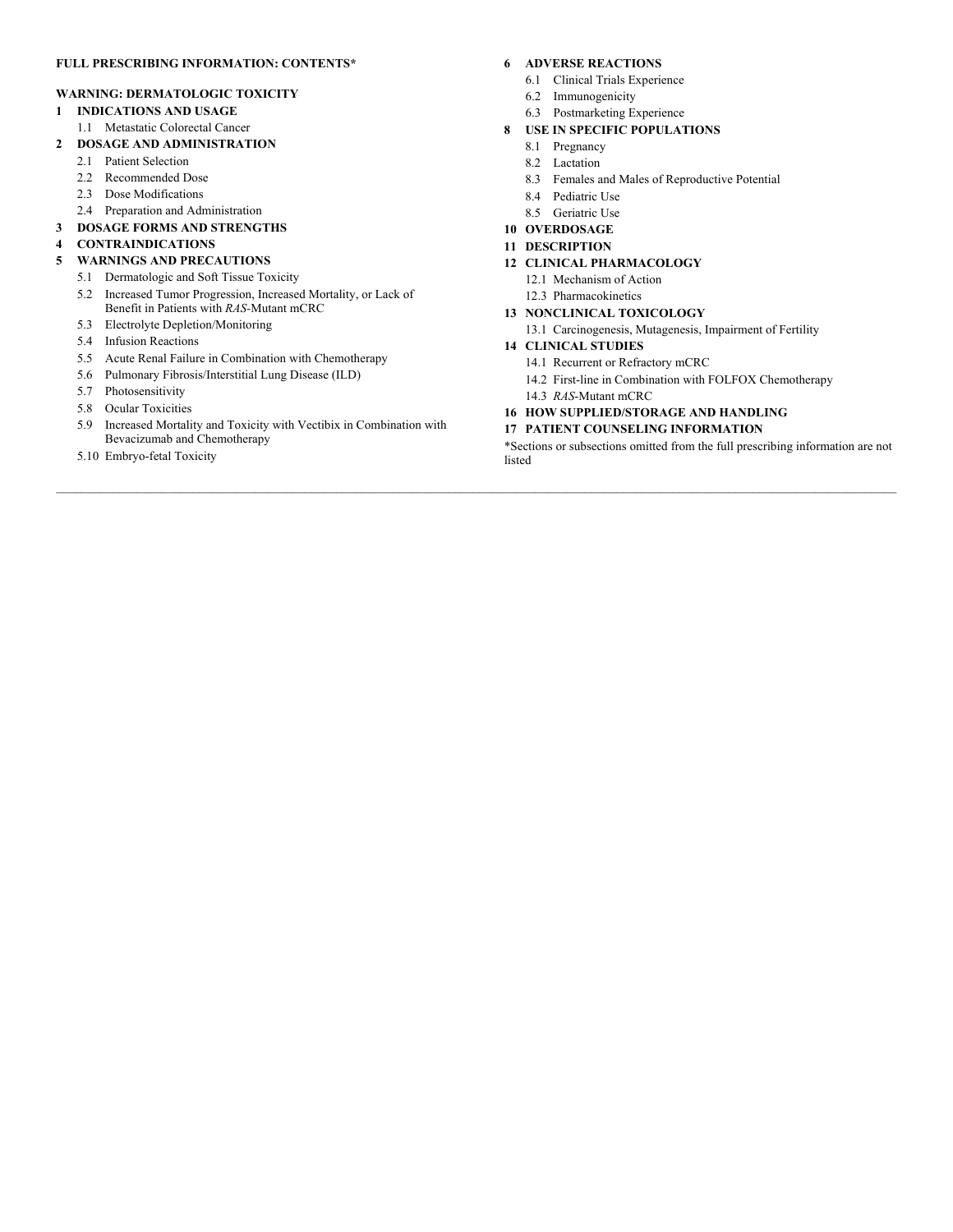# **FULL PRESCRIBING INFORMATION**

# **WARNING: DERMATOLOGIC TOXICITY**

**Dermatologic Toxicity: Dermatologic toxicities occurred in 90% of patients and were severe (NCI-CTC grade 3 and higher) in 15% of patients receiving Vectibix monotherapy** *[see Dosage and Administration (2.3), Warnings and Precautions (5.1), and Adverse Reactions (6.1)]***.**

# **1 INDICATIONS AND USAGE**

# **1.1 Metastatic Colorectal Cancer**

Vectibix is indicated for the treatment of patients with wild-type *RAS* (defined as wild-type in both *KRAS* and *NRAS* as determined by an FDA-approved test for this use) metastatic colorectal cancer (mCRC) *[see Dosage and Administration (2.1)]*:

- As first-line therapy in combination with FOLFOX *[see Clinical Studies (14.2)]*.
- As monotherapy following disease progression after prior treatment with fluoropyrimidine-, oxaliplatin-, and irinotecan-containing chemotherapy *[see Clinical Studies (14.1)]*.

Limitation of Use: Vectibix is not indicated for the treatment of patients with *RAS-*mutant mCRC or for whom *RAS* mutation status is unknown *[see Dosage and Administration (2.1), Warnings and Precautions (5.2), and Clinical Pharmacology (12.1)]*.

# **2 DOSAGE AND ADMINISTRATION**

# **2.1 Patient Selection**

Prior to initiation of treatment with Vectibix, assess *RAS* mutational status in colorectal tumors and confirm the absence of a *RAS* mutation in exon 2 (codons 12 and 13), exon 3 (codons 59 and 61), and exon 4 (codons 117 and 146) of both *KRAS* and *NRAS*. Information on FDA-approved tests for the detection of *RAS* mutations in patients with metastatic colorectal cancer is available at: http://www.fda.gov/CompanionDiagnostics.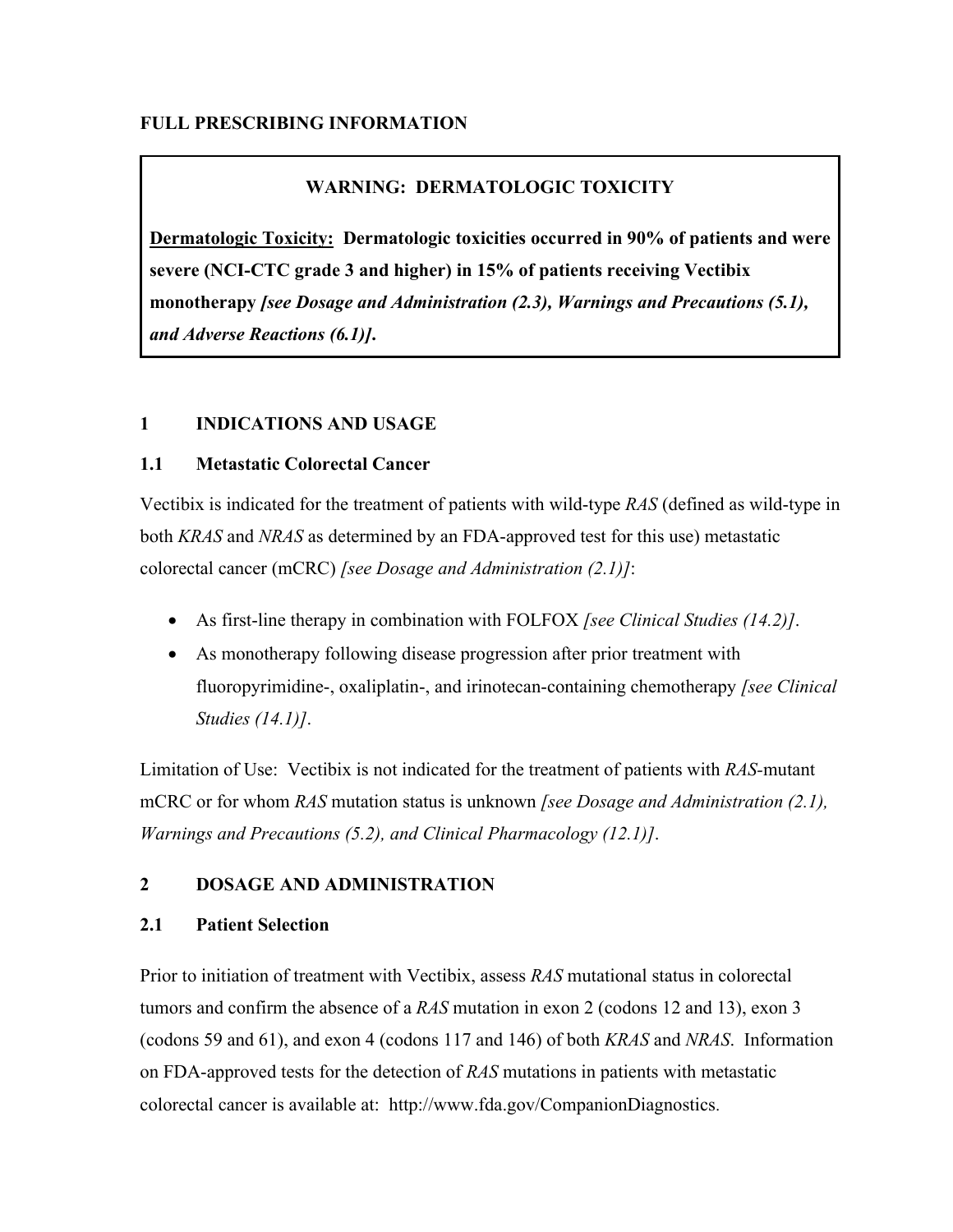# **2.2 Recommended Dose**

The recommended dose of Vectibix is 6 mg/kg, administered as an intravenous infusion over 60 minutes, every 14 days. If the first infusion is tolerated, administer subsequent infusions over 30 to 60 minutes. Administer doses higher than 1000 mg over 90 minutes *[see Dosage and Administration (2.4)]*.

Appropriate medical resources for the treatment of severe infusion reactions should be available during Vectibix infusions *[see Warnings and Precautions (5.4)]*.

# **2.3 Dose Modifications**

Dose Modifications for Infusion Reactions *[see Warnings and Precautions (5.4) and Adverse Reactions (6.1, 6.3)]*

- Reduce infusion rate by 50% in patients experiencing a mild or moderate (grade 1 or 2) infusion reaction for the duration of that infusion.
- Terminate the infusion in patients experiencing severe infusion reactions. Depending on the severity and/or persistence of the reaction, permanently discontinue Vectibix.

Dose Modifications for Dermatologic Toxicity *[see Boxed Warning, Warnings and Precautions (5.1), and Adverse Reactions (6.1, 6.3)]*

- Upon first occurrence of a grade 3 (NCI-CTC/CTCAE) dermatologic reaction, withhold 1 to 2 doses of Vectibix. If the reaction improves to  $\leq$  grade 3, reinitiate Vectibix at the original dose.
- Upon the second occurrence of a grade 3 (NCI-CTC/CTCAE) dermatologic reaction, withhold 1 to 2 doses of Vectibix. If the reaction improves to  $\leq$  grade 3, reinitiate Vectibix at 80% of the original dose.
- Upon the third occurrence of a grade 3 (NCI-CTC/CTCAE) dermatologic reaction, withhold 1 to 2 doses of Vectibix. If the reaction improves to  $\leq$  grade 3, reinitiate Vectibix at 60% of the original dose.
- Upon the fourth occurrence of a grade 3 (NCI-CTC/CTCAE) dermatologic reaction, permanently discontinue Vectibix.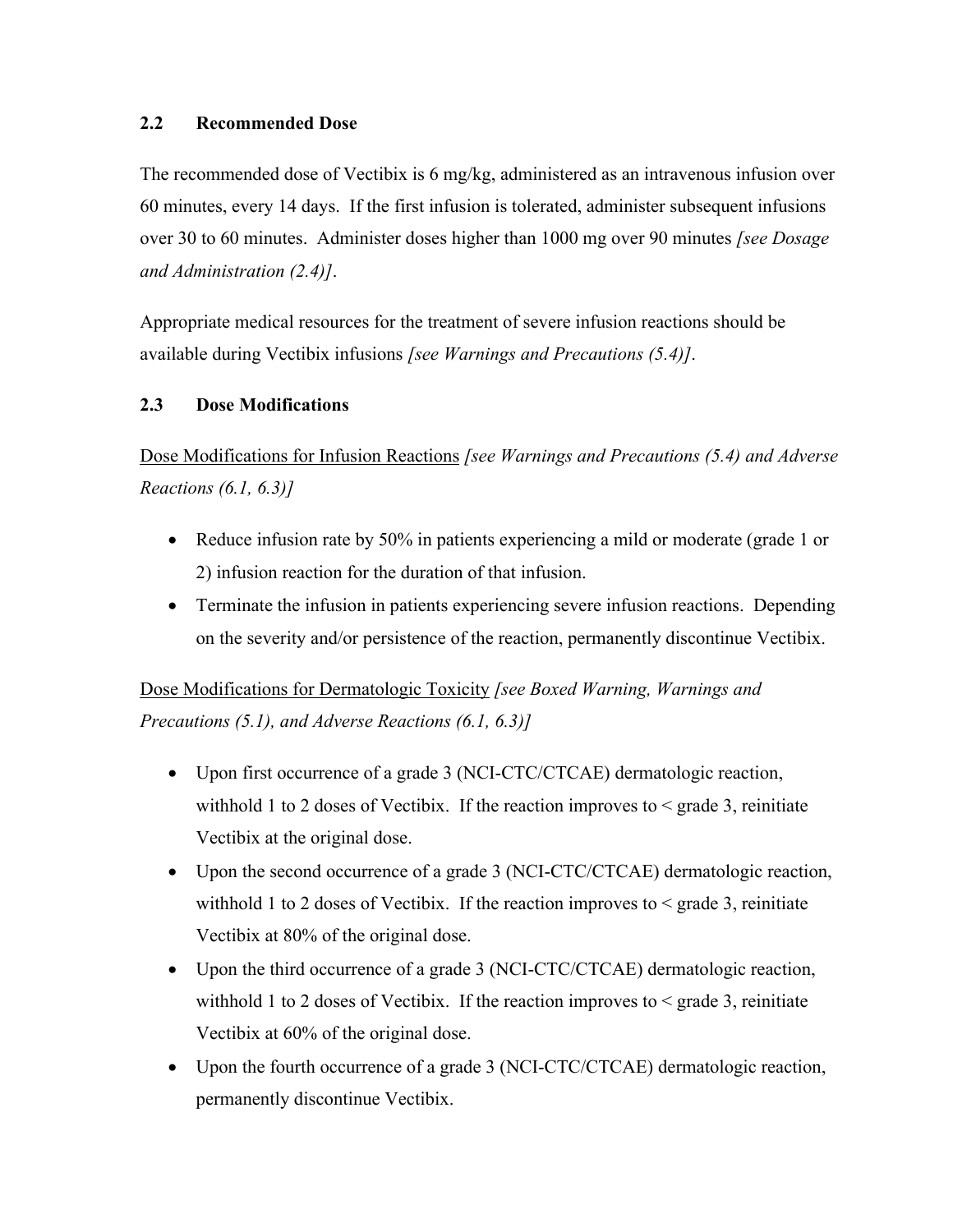Permanently discontinue Vectibix following the occurrence of a grade 4 dermatologic reaction or for a grade 3 (NCI-CTC/CTCAE) dermatologic reaction that does not recover after withholding 1 or 2 doses.

# **2.4 Preparation and Administration**

For intravenous infusion only. Do not administer Vectibix as an intravenous push or bolus.

# **Preparation**

Visually inspect parenteral drug products for particulate matter and discoloration prior to administration. Vectibix solution is colorless and may contain a small amount of visible translucent-to-white, amorphous, proteinaceous particles. Do not use if the solution is discolored or cloudy, or if foreign matter is present.

Prepare the solution for infusion, using aseptic technique, as follows:

- Do not shake the vial.
- Use a 21-gauge or larger gauge (smaller bore) hypodermic needle to withdraw the necessary amount of Vectibix for a dose of 6 mg/kg. Do not use needle-free devices (e.g., vial adapters) to withdraw vial contents.
- Dilute to a total volume of 100 mL with 0.9% sodium chloride injection, USP. Doses higher than 1000 mg should be diluted to 150 mL with 0.9% sodium chloride injection, USP. Do not exceed a final concentration of 10 mg/mL.
- Mix diluted solution by gentle inversion.
- Discard any unused portion of the vial.

# **Administration**

- Administer using a low-protein-binding  $0.2 \mu m$  or  $0.22 \mu m$  in-line filter.
- Vectibix must be administered via infusion pump.
	- <sup>o</sup> Flush line before and after Vectibix administration with 0.9% sodium chloride injection, USP, to avoid mixing with other drug products or intravenous solutions.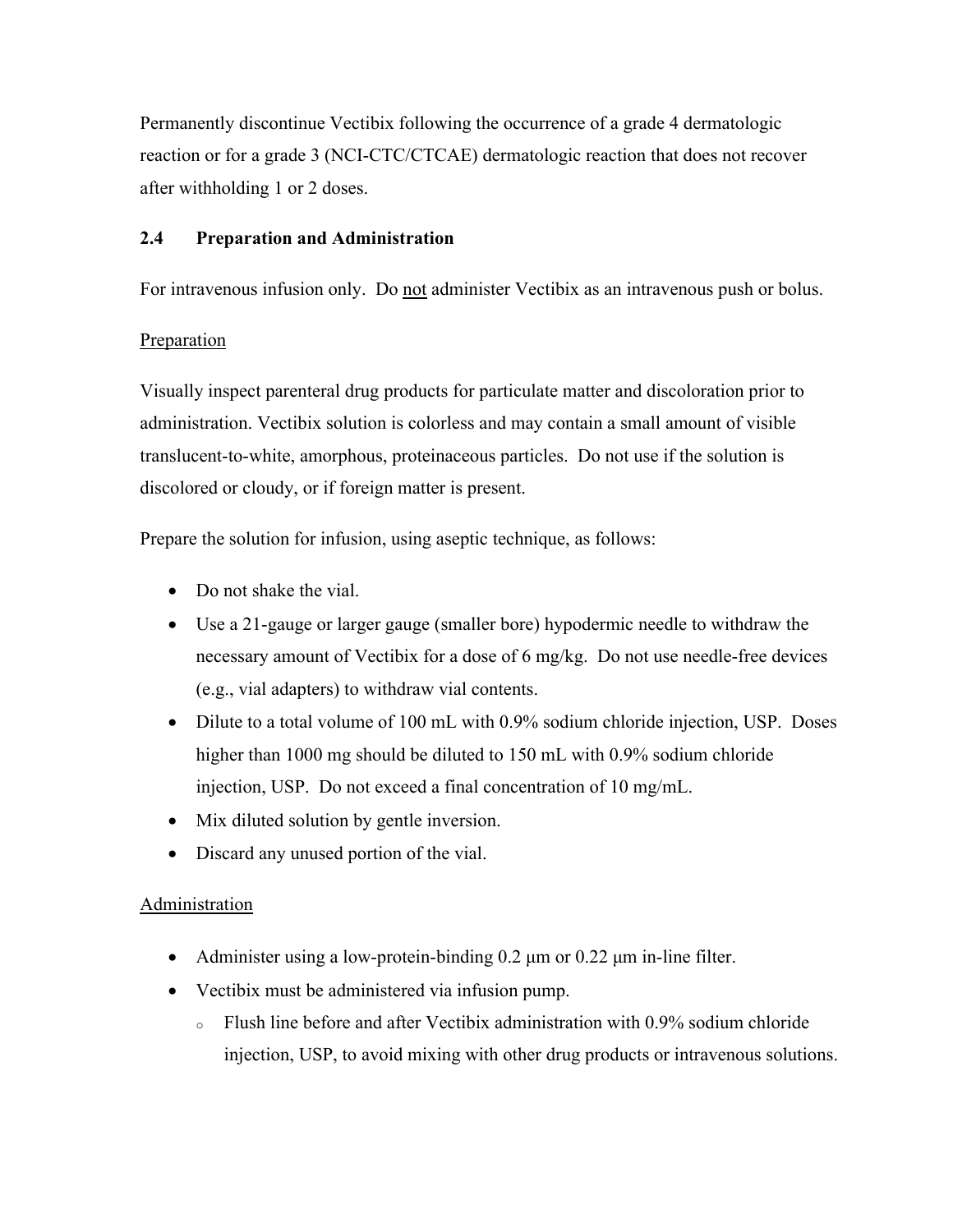Do not mix Vectibix with, or administer as an infusion with, other medicinal products. Do not add other medications to solutions containing panitumumab.

- <sup>o</sup> Infuse doses of 1000 mg or lower over 60 minutes through a peripheral intravenous line or indwelling intravenous catheter. If the first infusion is tolerated, administer subsequent infusions over 30 to 60 minutes. Administer doses higher than 1000 mg over 90 minutes.
- Use the diluted infusion solution of Vectibix within 6 hours of preparation if stored at room temperature, or within 24 hours of dilution if stored at  $2^{\circ}$  to  $8^{\circ}C$  (36° to 46°F). DO NOT FREEZE.

# **3 DOSAGE FORMS AND STRENGTHS**

Injection: 100 mg/5 mL (20 mg/mL) colorless solution in single-dose vial. Injection: 400 mg/20 mL (20 mg/mL) colorless solution in single-dose vial.

# **4 CONTRAINDICATIONS**

None.

# **5 WARNINGS AND PRECAUTIONS**

# **5.1 Dermatologic and Soft Tissue Toxicity**

In Study 20020408, dermatologic toxicities occurred in 90% of patients and were severe (NCI-CTC grade 3 and higher) in 15% of patients with mCRC receiving Vectibix. The clinical manifestations included, but were not limited to, acneiform dermatitis, pruritus, erythema, rash, skin exfoliation, paronychia, dry skin, and skin fissures.

Monitor patients who develop dermatologic or soft tissue toxicities while receiving Vectibix for the development of inflammatory or infectious sequelae. Life-threatening and fatal infectious complications including necrotizing fasciitis, abscesses, and sepsis have been observed in patients treated with Vectibix. Life-threatening and fatal bullous mucocutaneous disease with blisters, erosions, and skin sloughing has also been observed in patients treated with Vectibix. It could not be determined whether these mucocutaneous adverse reactions were directly related to EGFR inhibition or to idiosyncratic immune-related effects (e.g., Stevens-Johnson syndrome or toxic epidermal necrolysis). Withhold or discontinue Vectibix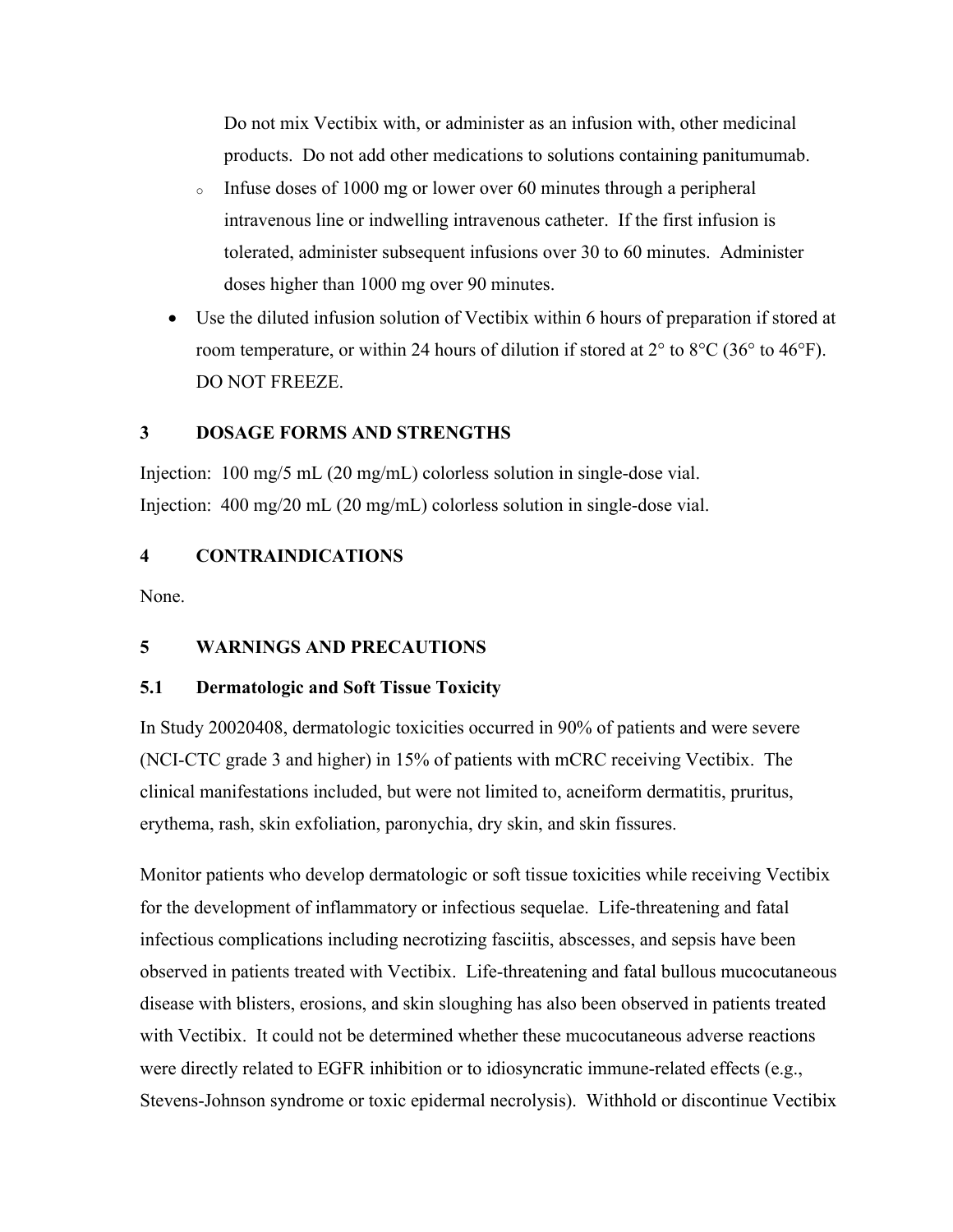for dermatologic or soft tissue toxicity associated with severe or life-threatening inflammatory or infectious complications *[see Boxed Warning and Adverse Reactions (6.1, 6.3)].* Dose modifications for Vectibix concerning dermatologic toxicity are provided *[see Dosage and Administration (2.3)]*.

# **5.2 Increased Tumor Progression, Increased Mortality, or Lack of Benefit in Patients with** *RAS***-Mutant mCRC**

Vectibix is not indicated for the treatment of patients with colorectal cancer that harbor somatic *RAS* mutations in exon 2 (codons 12 and 13), exon 3 (codons 59 and 61), and exon 4 (codons 117 and 146) of either *KRAS* or *NRAS* and hereafter is referred to as "*RAS*" *[see Indications and Usage (1.1), Dosage and Administration (2.1), Clinical Pharmacology (12.1) and Clinical Studies (14)]*.

Retrospective subset analyses across several randomized clinical trials were conducted to investigate the role of *RAS* mutations on the clinical effects of anti-EGFR-directed monoclonal antibodies (panitumumab or cetuximab). Anti-EGFR antibodies in patients with tumors containing *RAS* mutations resulted in exposing those patients to anti-EGFR related adverse reactions without clinical benefit from these agents *[see Indications and Usage (1.1), and Clinical Pharmacology (12.1)]*.

Additionally, in Study 20050203, 272 patients with *RAS-*mutant mCRC tumors received Vectibix in combination with FOLFOX and 276 patients received FOLFOX alone. In an exploratory subgroup analysis*,* OS was shorter (HR = 1.21, 95% CI: 1.01-1.45) in patients with *RAS-*mutant mCRC who received Vectibix and FOLFOX versus FOLFOX alone *[see Indications and Usage (1.1)]*.

## **5.3 Electrolyte Depletion/Monitoring**

Progressively decreasing serum magnesium levels leading to severe (grade 3-4) hypomagnesemia occurred in up to 7% (in Study 20080763) of patients across clinical trials. Monitor patients for hypomagnesemia and hypocalcemia prior to initiating Vectibix treatment, periodically during Vectibix treatment, and for up to 8 weeks after the completion of treatment. Other electrolyte disturbances, including hypokalemia, have also been observed. Replete magnesium and other electrolytes as appropriate.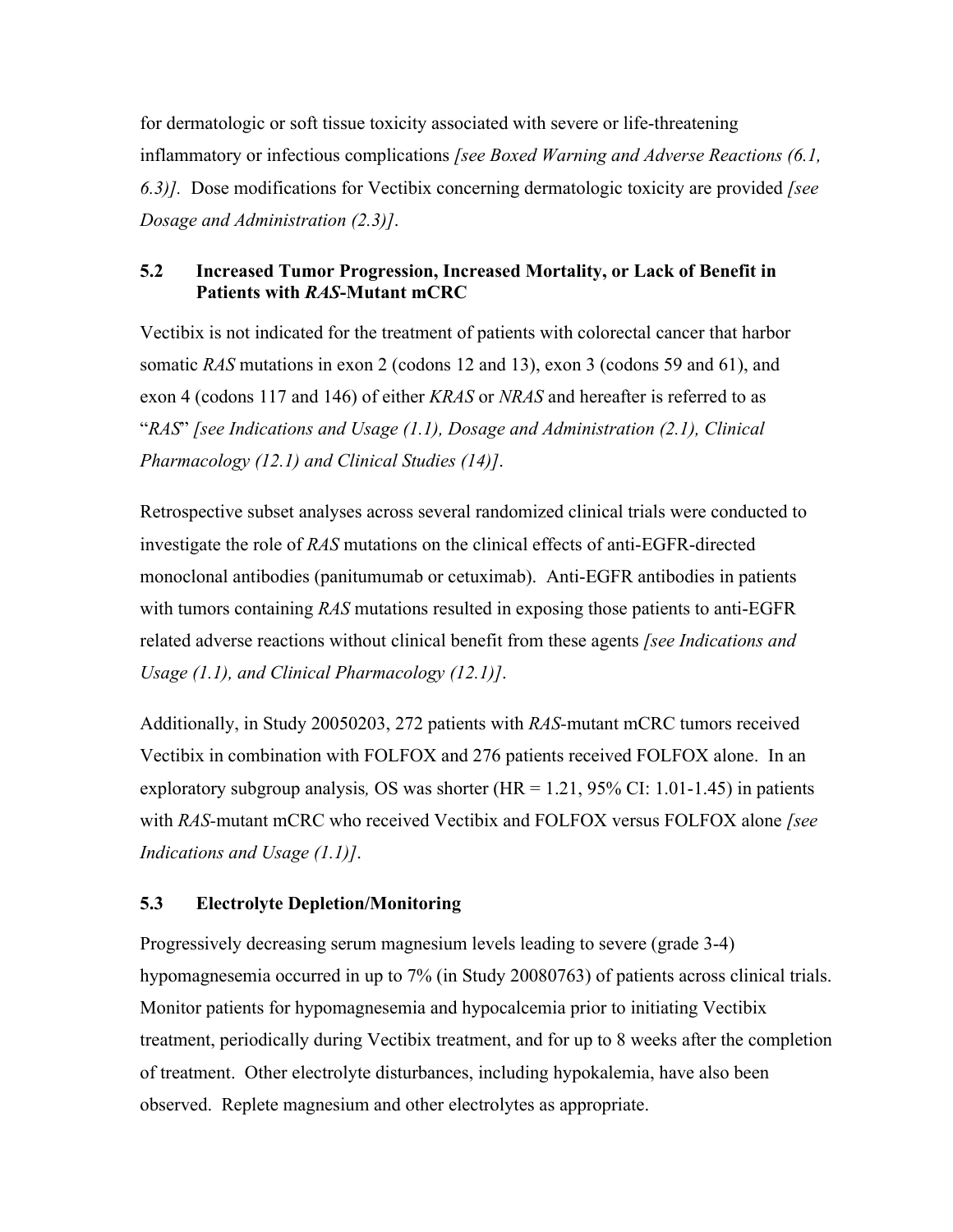# **5.4 Infusion Reactions**

In Study 20020408, 4% of patients experienced infusion reactions and 1% of patients experienced severe infusion reactions (NCI-CTC grade 3-4).

Infusion reactions, manifesting as fever, chills, dyspnea, bronchospasm, and hypotension, can occur following Vectibix administration *[see Adverse Reactions (6.1, 6.3)]*. Fatal infusion reactions occurred in postmarketing experience. Terminate the infusion for severe infusion reactions *[see Dosage and Administration (2.3)]*.

# **5.5 Acute Renal Failure in Combination with Chemotherapy**

Severe diarrhea and dehydration, leading to acute renal failure and other complications, have been observed in patients treated with Vectibix in combination with chemotherapy.

# **5.6 Pulmonary Fibrosis/Interstitial Lung Disease (ILD)**

Fatal and nonfatal cases of interstitial lung disease (ILD) (1%) and pulmonary fibrosis have been observed in patients treated with Vectibix. Pulmonary fibrosis occurred in less than 1% (2/1467) of patients enrolled in clinical studies of Vectibix. In the event of acute onset or worsening of pulmonary symptoms, interrupt Vectibix therapy. Discontinue Vectibix therapy if ILD is confirmed.

In patients with a history of interstitial pneumonitis or pulmonary fibrosis, or evidence of interstitial pneumonitis or pulmonary fibrosis, the benefits of therapy with Vectibix versus the risk of pulmonary complications must be carefully considered.

# **5.7 Photosensitivity**

Exposure to sunlight can exacerbate dermatologic toxicity. Advise patients to wear sunscreen and hats and limit sun exposure while receiving Vectibix.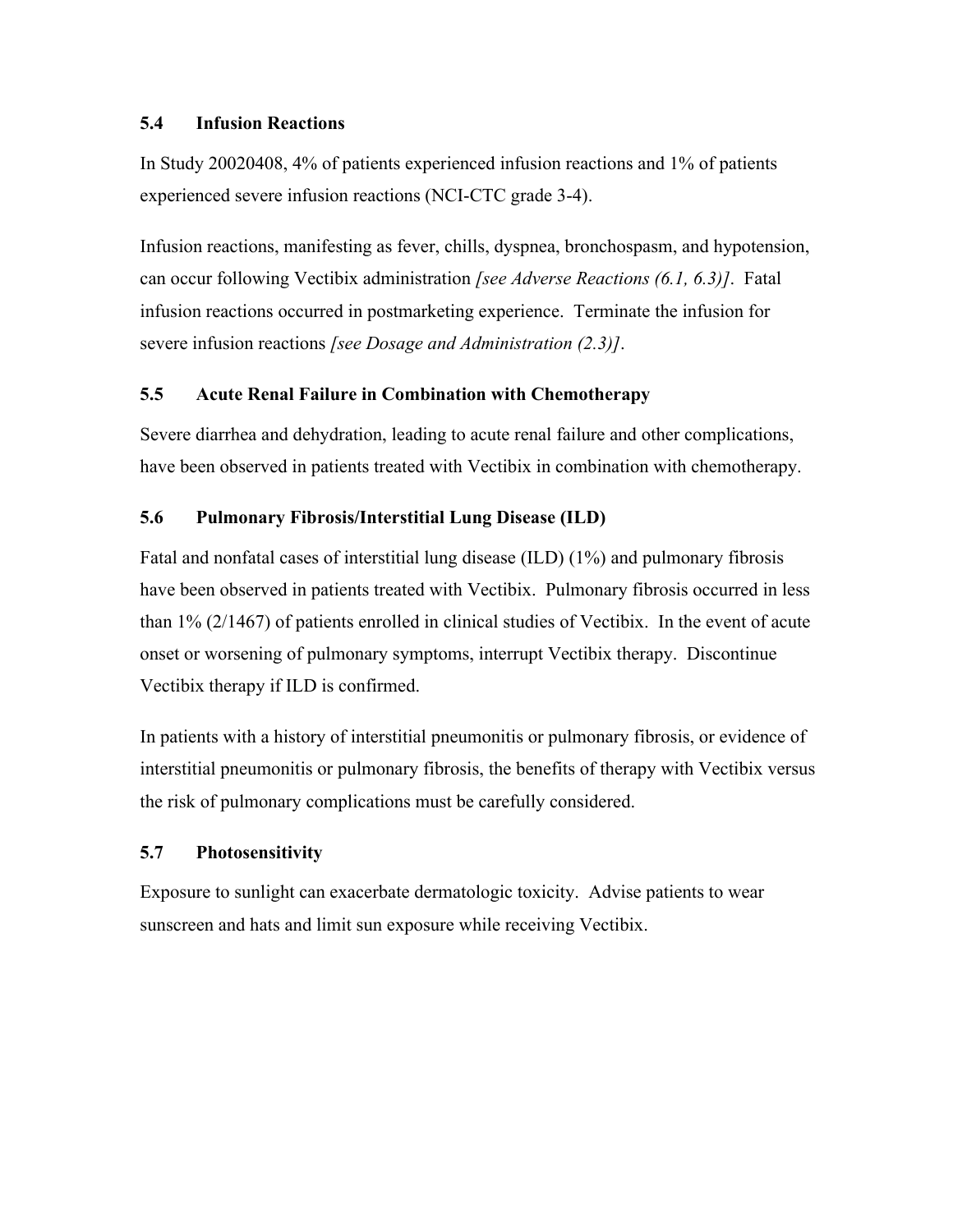# **5.8 Ocular Toxicities**

Serious cases of keratitis, ulcerative keratitis, and corneal perforation have occurred with Vectibix use. Monitor for evidence of keratitis, ulcerative keratitis, or corneal perforation. Interrupt or discontinue Vectibix therapy for acute or worsening keratitis, ulcerative keratitis, or corneal perforation.

# **5.9 Increased Mortality and Toxicity with Vectibix in Combination with Bevacizumab and Chemotherapy**

In an interim analysis of an open-label, multicenter, randomized clinical trial in the first-line setting in patients with mCRC, the addition of Vectibix to the combination of bevacizumab and chemotherapy resulted in decreased OS and increased incidence of NCI-CTC grade 3-5 (87% vs 72%) adverse reactions. NCI-CTC grade 3-4 adverse reactions occurring at a higher rate in Vectibix-treated patients included rash/acneiform dermatitis (26% vs 1%), diarrhea (23% vs 12%), dehydration (16% vs 5%), primarily occurring in patients with diarrhea, hypokalemia (10% vs 4%), stomatitis/mucositis (4%  $vs < 1\%$ ), and hypomagnesemia (4% vs 0).

NCI-CTC grade 3-5 pulmonary embolism occurred at a higher rate in Vectibix-treated patients (7% vs 3%) and included fatal events in three  $(< 1\%)$  Vectibix-treated patients.

As a result of the toxicities experienced, patients randomized to Vectibix, bevacizumab, and chemotherapy received a lower mean relative dose intensity of each chemotherapeutic agent (oxaliplatin, irinotecan, bolus 5-FU, and/or infusional 5-FU) over the first 24 weeks on study compared with those randomized to bevacizumab and chemotherapy.

# **5.10 Embryo-fetal Toxicity**

Based on data from animal studies and its mechanism of action, Vectibix can cause fetal harm when administered to a pregnant woman. When given during organogenesis, panitumumab administration resulted in embryolethality in cynomolgus monkeys at exposures approximately 1.25 to 5-times the recommended human dose. Advise pregnant women and females of reproductive potential of the potential risk to the fetus. Advise females of reproductive potential to use effective contraception during treatment, and for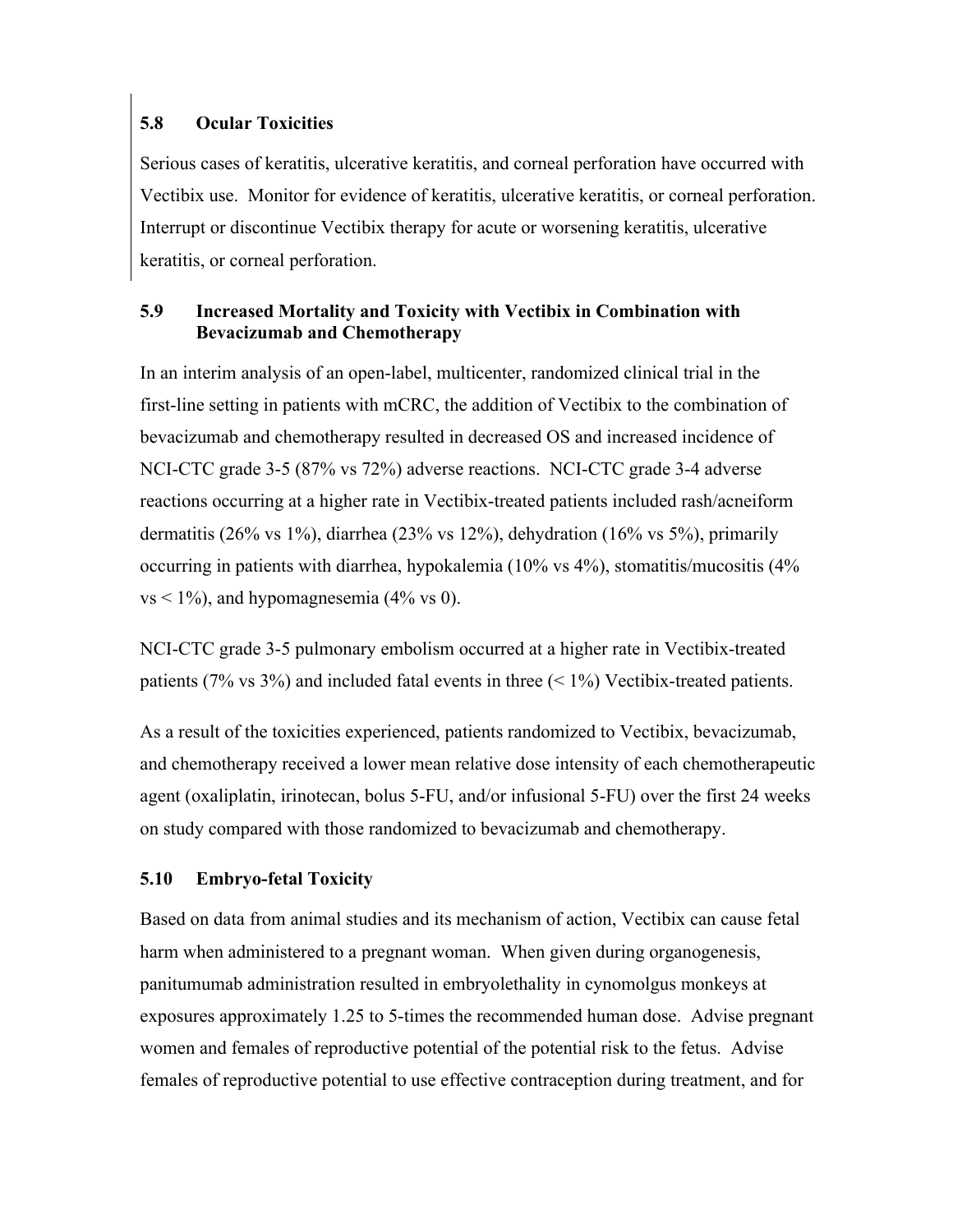at least 2 months after the last dose of Vectibix *[see Use in Specific Populations (8.1, 8.3), Clinical Pharmacology (12.1)].*

# **6 ADVERSE REACTIONS**

The following adverse reactions are discussed in greater detail in other sections of the label:

- Dermatologic and Soft Tissue Toxicity *[see Boxed Warning, Dosage and Administration (2.3), and Warnings and Precautions (5.1)]*
- Increased Tumor Progression, Increased Mortality, or Lack of Benefit in *RAS*-Mutant mCRC *[see Indications and Usage (1.1) and Warnings and Precautions (5.2)]*
- Electrolyte Depletion/Monitoring *[see Warnings and Precautions (5.3)]*
- Infusion Reactions *[see Dosage and Administration (2.3), and Warnings and Precautions (5.4)]*
- Acute Renal Failure in Combination with Chemotherapy *[see Warnings and Precautions (5.5)]*
- Pulmonary Fibrosis/Interstitial Lung Disease (ILD) *[see Warnings and Precautions (5.6)]*
- Photosensitivity *[see Warnings and Precautions (5.7)]*
- Ocular Toxicities *[see Warnings and Precautions (5.8)]*
- Increased Mortality and Toxicity with Vectibix in combination with Bevacizumab and Chemotherapy *[see Warnings and Precautions (5.9)]*

# **6.1 Clinical Trials Experience**

Because clinical trials are conducted under widely varying conditions, adverse reaction rates in the clinical trials of a drug cannot be directly compared to rates in clinical trials of another drug and may not reflect the rates observed in practice. The adverse reaction information from clinical studies does, however, provide a basis for identifying the adverse events that appear to be related to drug use and for approximating rates.

Safety data are presented from two clinical trials in which patients received Vectibix: Study 20020408, an open-label, multinational, randomized, controlled, monotherapy clinical trial ( $N = 463$ ) evaluating Vectibix with best supportive care (BSC) versus BSC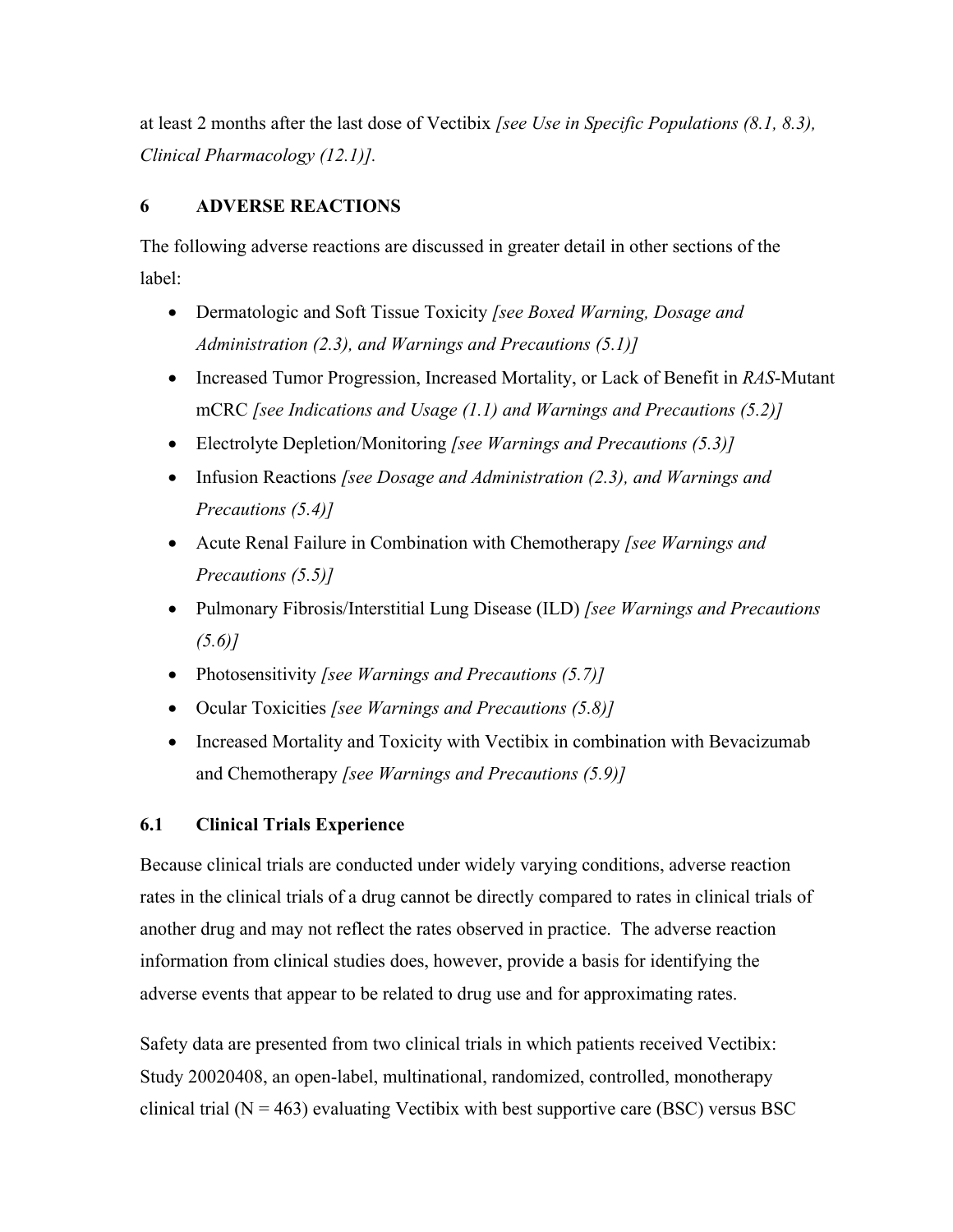alone in patients with EGFR-expressing mCRC and Study 20050203, a randomized, controlled trial  $(N = 1183)$  in patients with mCRC that evaluated Vectibix in combination with FOLFOX chemotherapy versus FOLFOX chemotherapy alone. Safety data for Study 20050203 are limited to 656 patients with wild-type *KRAS* mCRC. The safety profile of Vectibix in patients with wild-type *RAS* mCRC is similar with that seen in patients with wild-type *KRAS* mCRC.

## Vectibix Monotherapy

In Study 20020408, the most common adverse reactions ( $\geq 20\%$ ) with Vectibix were skin rash with variable presentations, paronychia, fatigue, nausea, and diarrhea.

The most common  $(5\%)$  serious adverse reactions in the Vectibix arm were general physical health deterioration and intestinal obstruction. The most frequently reported adverse reactions for Vectibix leading to withdrawal were general physical health deterioration  $(n = 2)$  and intestinal obstruction  $(n = 2)$ .

For Study 20020408, the data described in Table 1 and in other sections below, except where noted, reflect exposure to Vectibix administered to patients with mCRC as a single agent at the recommended dose and schedule (6 mg/kg every 2 weeks).

|                                                    | <b>Study 20020408</b>   |                                                                    |                                            |                        |  |  |
|----------------------------------------------------|-------------------------|--------------------------------------------------------------------|--------------------------------------------|------------------------|--|--|
|                                                    |                         | <b>Vectibix Plus</b><br><b>Best Supportive Care</b><br>$(N = 229)$ | <b>Best Supportive Care</b><br>$(N = 234)$ |                        |  |  |
| <b>System Organ Class</b><br><b>Preferred Term</b> | Any<br>Grade<br>$n$ (%) | Grade<br>$3 - 4$<br>n(%)                                           | Any<br>Grade<br>n(%)                       | Grade<br>$3-4$<br>n(%) |  |  |
| <b>Eye Disorders</b>                               |                         |                                                                    |                                            |                        |  |  |
| Growth of eyelashes                                | 13(6)                   |                                                                    |                                            |                        |  |  |
| <b>Gastrointestinal Disorders</b>                  |                         |                                                                    |                                            |                        |  |  |
| Nausea                                             | 52(23)                  | 2 (< 1)                                                            | 37(16)                                     | 1 (< 1)                |  |  |
| Diarrhea                                           | 49(21)                  | 4(2)                                                               | 26(11)                                     |                        |  |  |
| Vomiting                                           | 43(19)                  | 6(3)                                                               | 28(12)                                     | 2 (< 1)                |  |  |
| Stomatitis                                         | 15(7)                   |                                                                    | 2 (< 1)                                    |                        |  |  |

| Table 1: Adverse Reactions $(\geq 5\%$ Difference) Observed in Patients Treated with |
|--------------------------------------------------------------------------------------|
| Vectibix Monotherapy and Best Supportive Care Compared to Best Supportive Care       |
| <b>Alone (Study 20020408)</b>                                                        |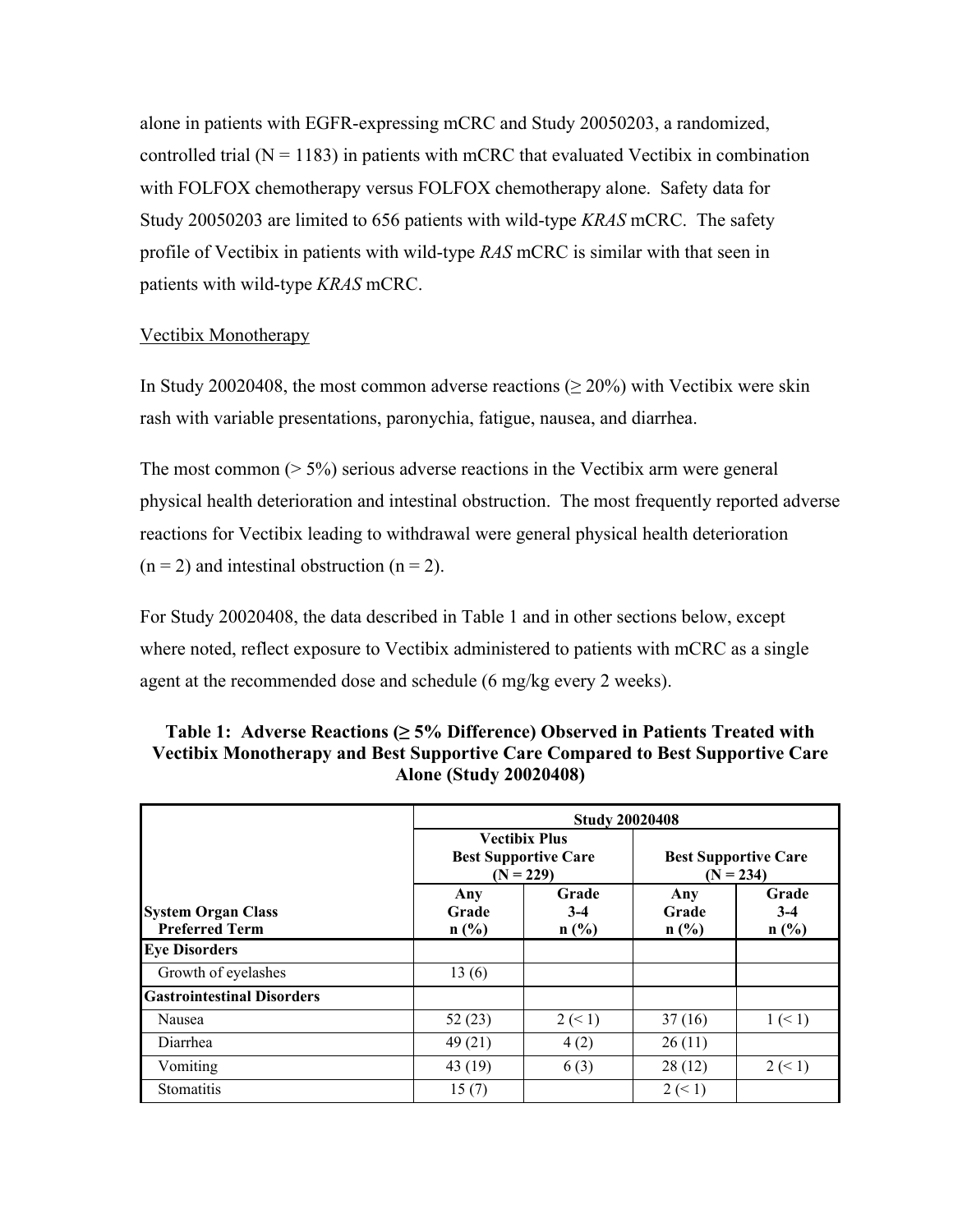| <b>General Disorders and Administration</b>   |          |           |           |      |
|-----------------------------------------------|----------|-----------|-----------|------|
| <b>Site Conditions</b>                        |          |           |           |      |
| Fatigue                                       | 60(26)   | 10(4)     | 34(15)    | 7(3) |
| Mucosal inflammation                          | 15(7)    | 1 (< 1)   | $2 \le 1$ |      |
| <b>Infections and Infestations</b>            |          |           |           |      |
| Paronychia                                    | 57(25)   | 4(2)      |           |      |
| <b>Respiratory, Thoracic, and Mediastinal</b> |          |           |           |      |
| <b>Disorders</b>                              |          |           |           |      |
| Dyspnea                                       | 41(18)   | 12(5)     | 30(13)    | 8(3) |
| Cough                                         | 34(15)   | 1 (< 1)   | 17(7)     |      |
| <b>Skin and Subcutaneous Tissue</b>           |          |           |           |      |
| <b>Disorders</b>                              |          |           |           |      |
| Erythema                                      | 150 (66) | 13(6)     | $2 \le 1$ |      |
| Pruritus                                      | 132 (58) | 6(3)      | 4(2)      |      |
| Acneiform dermatitis                          | 131(57)  | 17(7)     | $2 \le 1$ |      |
| Rash                                          | 51(22)   | 3(1)      | $2 \le 1$ |      |
| Skin fissures                                 | 45(20)   | 3(1)      | 1 (< 1)   |      |
| Exfoliative rash                              | 41(18)   | 4(2)      |           |      |
| Acne                                          | 31(14)   | 3(1)      |           |      |
| Dry skin                                      | 23(10)   |           |           |      |
| Nail disorder                                 | 22(10)   |           |           |      |
| Skin exfoliation                              | 21(9)    | $2 \le 1$ |           |      |
| Skin ulcer                                    | 13(6)    | 1 (< 1)   |           |      |

Adverse reactions in Study 20020408 that did not meet the threshold criteria for inclusion in Table 1 were conjunctivitis (4.8% vs  $\lt 1\%$ ), dry mouth (4.8% vs 0%), pyrexia (16.6% vs 13.2%), chills (3.1% vs < 1%), pustular rash (4.4% vs 0%), papular rash (1.7% vs 0%), dehydration (2.6% vs 1.7%), epistaxis (3.9% vs 0%), and pulmonary embolism (1.3% vs  $0\%$ ).

In Study 20020408, dermatologic toxicities occurred in 90% of patients receiving Vectibix. Skin toxicity was severe (NCI-CTC grade 3 and higher) in 15% of patients. Ocular toxicities occurred in 16% of patients and included, but were not limited to, conjunctivitis (5%). One patient experienced an NCI-CTC grade 3 event of mucosal inflammation. The incidence of paronychia was 25% and was severe in 2% of patients *[see Warnings and Precautions (5.1)].*

In Study 20020408 ( $N = 229$ ), median time to the development of dermatologic, nail, or ocular toxicity was 12 days after the first dose of Vectibix; the median time to most severe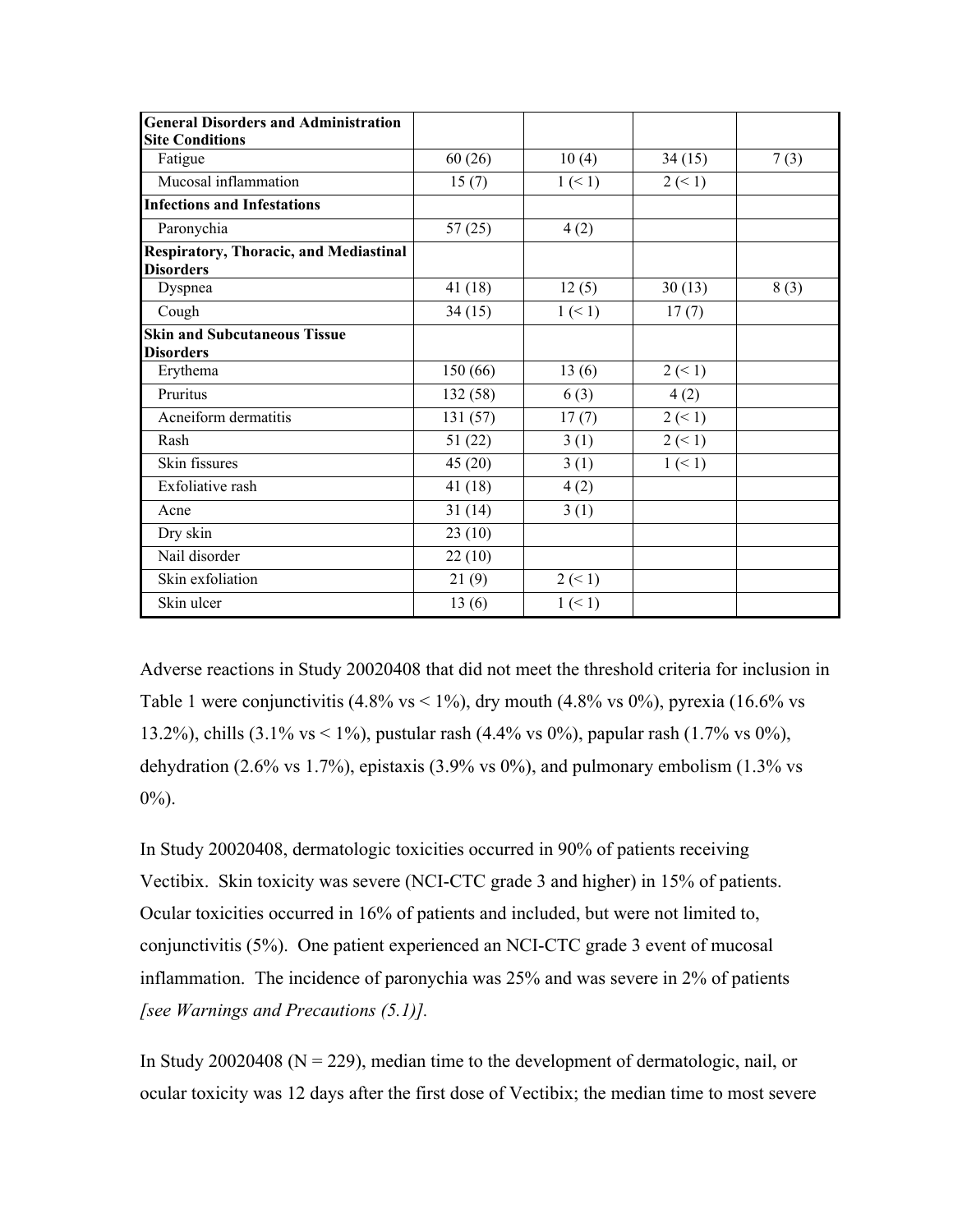skin/ocular toxicity was 15 days after the first dose of Vectibix; and the median time to resolution after the last dose of Vectibix was 98 days. Severe toxicity necessitated dose interruption in 11% of Vectibix-treated patients *[see Dosage and Administration (2.3)]*.

Subsequent to the development of severe dermatologic toxicities, infectious complications, including sepsis, septic death, necrotizing fasciitis, and abscesses requiring incisions and drainage were reported.

# Vectibix in Combination with FOLFOX Chemotherapy

The most commonly reported adverse reactions (≥ 20%) in patients with wild-type *KRAS* mCRC receiving Vectibix (6 mg/kg every 2 weeks) and FOLFOX therapy ( $N = 322$ ) in Study 20050203 were diarrhea, stomatitis, mucosal inflammation, asthenia, paronychia, anorexia, hypomagnesemia, hypokalemia, rash, acneiform dermatitis, pruritus, and dry skin (Table 2). Serious adverse reactions ( $\geq$  2% difference between treatment arms) in Vectibix-treated patients with wild-type *KRAS* mCRC were diarrhea and dehydration. The commonly reported adverse reactions  $(≥ 1%)$  leading to discontinuation in patients with wild-type *KRAS* mCRC receiving Vectibix were rash, paresthesia, fatigue, diarrhea, acneiform dermatitis, and hypersensitivity. One grade 5 adverse reaction, hypokalemia, occurred in a patient who received Vectibix.

|                                                                       | <b>Vectibix Plus FOLFOX</b><br>$(n = 322)$ |                   | <b>FOLFOX Alone</b><br>$(n = 327)$ |                   |
|-----------------------------------------------------------------------|--------------------------------------------|-------------------|------------------------------------|-------------------|
| <b>System Organ Class</b><br><b>Preferred Term</b>                    | <b>Any Grade</b><br>$n$ (%)                | Grade 3-4<br>n(%) | <b>Any Grade</b><br>$n$ (%)        | Grade 3-4<br>n(%) |
| <b>Eye Disorders</b>                                                  |                                            |                   |                                    |                   |
| Conjunctivitis                                                        | 58 (18)                                    | 5(2)              | 10(3)                              |                   |
| <b>Gastrointestinal Disorders</b>                                     |                                            |                   |                                    |                   |
| Diarrhea                                                              | 201(62)                                    | 59(18)            | 169(52)                            | 29(9)             |
| <b>Stomatitis</b>                                                     | 87(27)                                     | 15(5)             | 42(13)                             | 1 (< 1)           |
| <b>General Disorders and Administration</b><br><b>Site Conditions</b> |                                            |                   |                                    |                   |
| Mucosal inflammation                                                  | 82(25)                                     | 14(4)             | 53 (16)                            | 1 (< 1)           |
| Asthenia                                                              | 79 (25)                                    | 16(5)             | 62(19)                             | 11(3)             |
| <b>Infections and Infestations</b>                                    |                                            |                   |                                    |                   |

**Table 2: Adverse Reactions (≥ 5% Difference) Observed in Patients with Wild-type**  *KRAS* **Tumors Treated with Vectibix and FOLFOX Chemotherapy Compared to FOLFOX Chemotherapy Alone (Study 20050203)**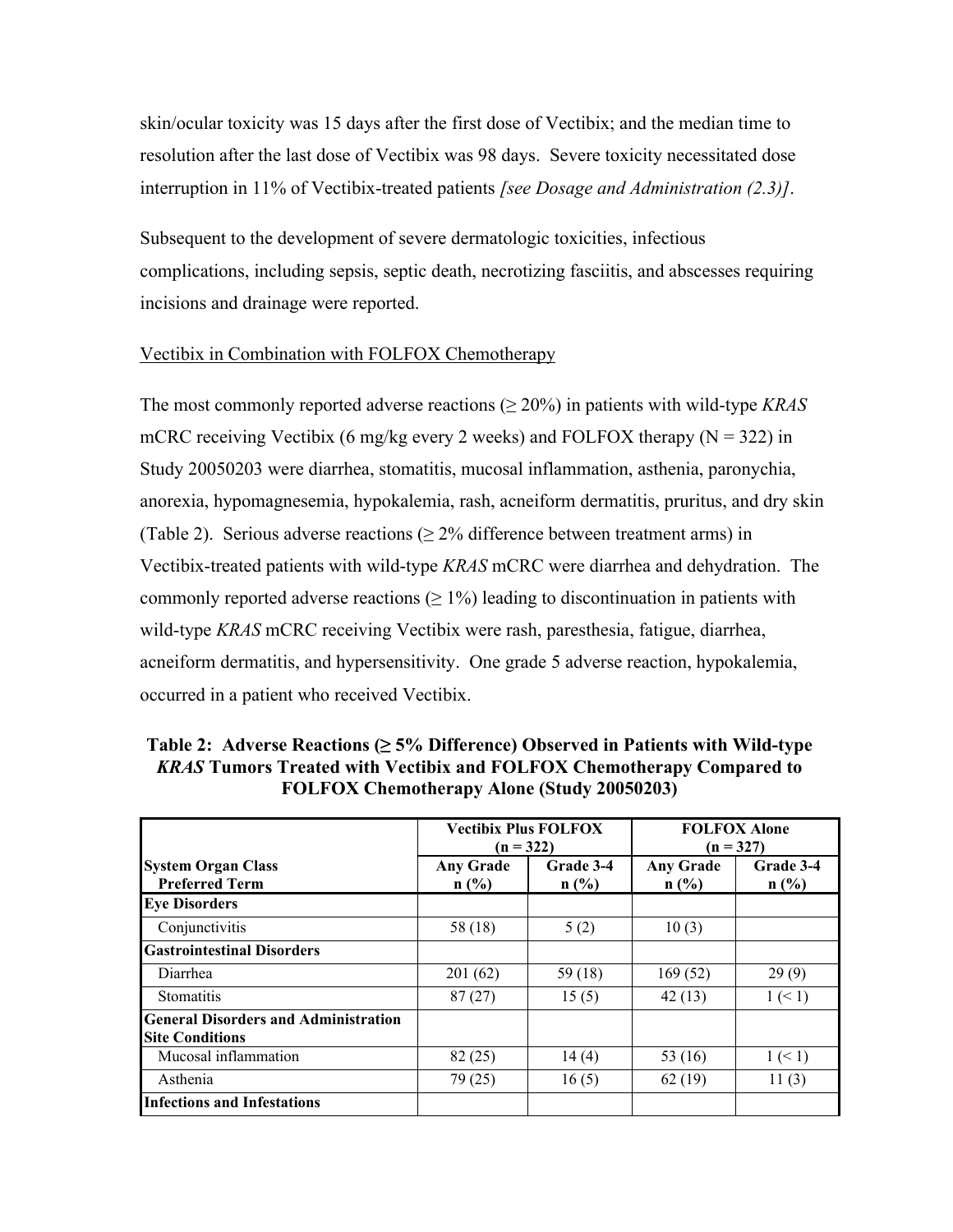| Paronychia                                                        | 68 (21)  | 11(3)      |         |         |
|-------------------------------------------------------------------|----------|------------|---------|---------|
| <b>Investigations</b>                                             |          |            |         |         |
| Weight decreased                                                  | 58 (18)  | $3 \leq 1$ | 22(7)   |         |
| <b>Metabolism and Nutrition Disorders</b>                         |          |            |         |         |
| Anorexia                                                          | 116 (36) | 14(4)      | 85 (26) | 6(2)    |
| Hypomagnesemia                                                    | 96(30)   | 21(7)      | 26(8)   | 1 (< 1) |
| Hypokalemia                                                       | 68 (21)  | 32(10)     | 42(13)  | 15(5)   |
| Dehydration                                                       | 26(8)    | 8(2)       | 10(3)   | 5(2)    |
| <b>Respiratory, Thoracic, and Mediastinal</b><br><b>Disorders</b> |          |            |         |         |
| Epistaxis                                                         | 46(14)   |            | 30(9)   |         |
| <b>Skin and Subcutaneous Tissue Disorders</b>                     |          |            |         |         |
| Rash                                                              | 179 (56) | 55 $(17)$  | 24(7)   | 1 (< 1) |
| Acneiform dermatitis                                              | 104(32)  | 33(10)     |         |         |
| Pruritus                                                          | 75(23)   | 3 (< 1)    | 14(4)   |         |
| Dry skin                                                          | 68 (21)  | 5(2)       | 13(4)   |         |
| Erythema                                                          | 50(16)   | 7(2)       | 14(4)   |         |
| Skin fissures                                                     | 50(16)   | 1 (< 1)    | 1 (< 1) |         |
| Alopecia                                                          | 47(15)   |            | 30(9)   |         |
| Acne                                                              | 44 (14)  | 10(3)      | 1 (< 1) |         |
| Nail disorder                                                     | 32(10)   | 4(1)       | 4(1)    |         |
| Palmar-plantar erythrodysesthesia<br>syndrome                     | 30(9)    | 4(1)       | 9(3)    | 2 (< 1) |

Adverse reactions that did not meet the threshold criteria for inclusion in Table 2 were flushing  $(3\% \text{ vs} < 1\%)$ , abdominal pain  $(28\% \text{ vs } 23\%)$ , localized infection  $(3.7\% \text{ vs } 2.5\%)$  $<$  1%), cellulitis (2.5% vs 0%), hypocalcemia (5.6% vs 2.1%), and deep vein thrombosis (5.3% vs 3.1%).

## Infusion Reactions

Infusional toxicity manifesting as fever, chills, dyspnea, bronchospasm or hypotension was assessed within 24 hours of an infusion during the clinical study. Vital signs and temperature were measured within 30 minutes prior to initiation and upon completion of the Vectibix infusion. The use of premedication was not standardized in the clinical trials. Thus, the utility of premedication in preventing the first or subsequent episodes of infusional toxicity is unknown. Across clinical trials of Vectibix monotherapy, 3% (24/725) experienced infusion reactions of which < 1% (3/725) were severe (NCI-CTC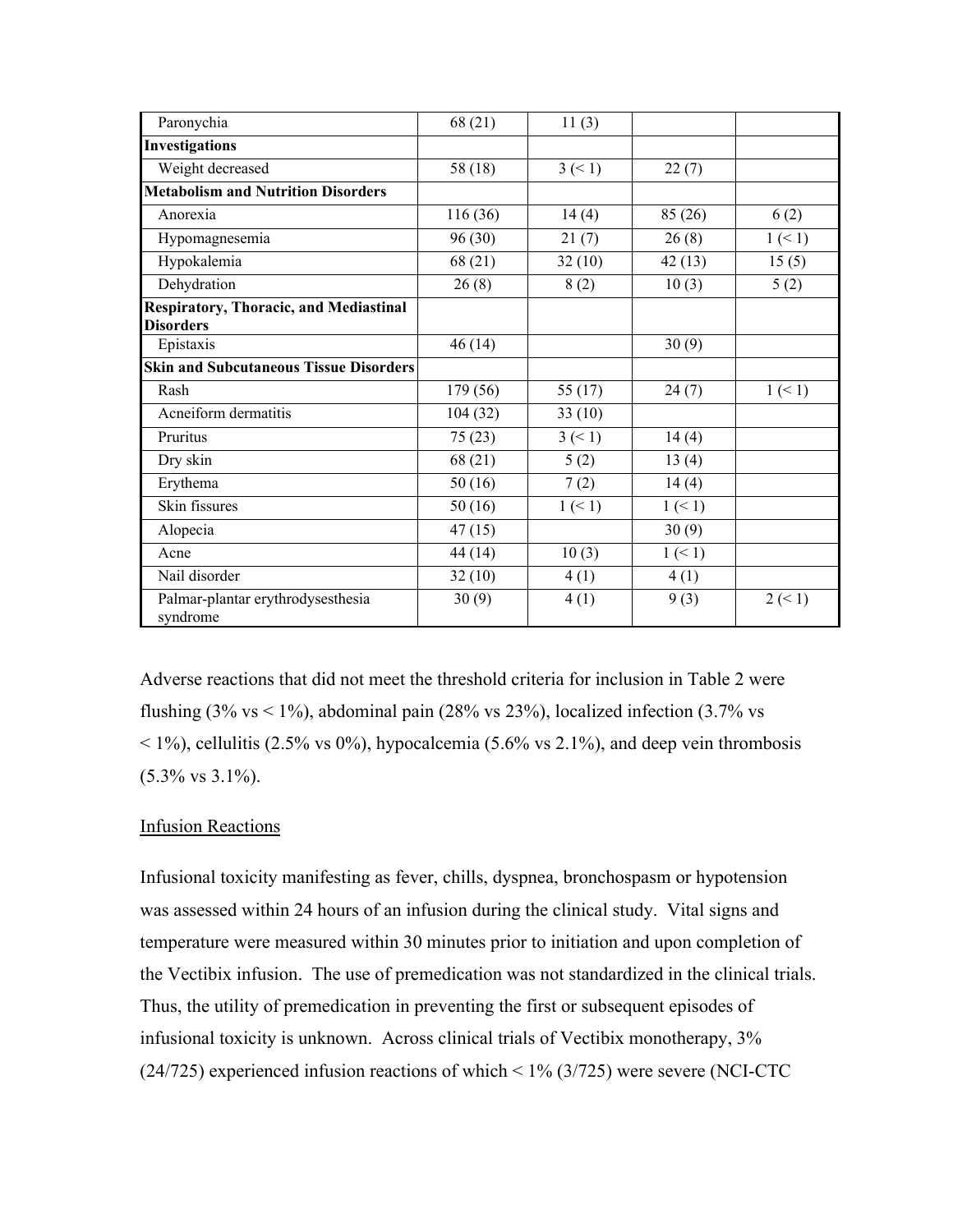grade 3-4). In one patient, Vectibix was permanently discontinued for a serious infusion reaction *[see Dosage and Administration (2.2, 2.3)]*.

#### **6.2 Immunogenicity**

As with all therapeutic proteins, there is potential for immunogenicity. The detection of antibody formation is highly dependent on the sensitivity and specificity of the assay. Additionally, the observed incidence of antibody (including neutralizing antibody) positivity in an assay may be influenced by several factors, including assay methodology, sample handling, timing of sample collection, concomitant medications, and underlying disease. For these reasons, comparison of the incidence of antibodies to panitumumab in the studies described below with the incidence of antibodies to other products may be misleading.

The immunogenicity of Vectibix has been evaluated using two different screening immunoassays for the detection of binding anti-panitumumab antibodies: an acid dissociation bridging enzyme-linked immunosorbent assay (ELISA) detecting high-affinity antibodies and a Biacore® biosensor immunoassay detecting both high- and low-affinity antibodies. For patients whose sera tested positive in screening immunoassays, an *in vitro* biological assay was performed to detect neutralizing antibodies.

*Monotherapy*: The incidence of treatment-emergent binding anti-panitumumab antibodies was 0.5% (7/1295) as detected by ELISA and 5.3% (68/1295) as detected by the Biacore<sup>®</sup> assay. The incidence of neutralizing anti-panitumumab antibodies was 0.8% (11/1295). There was no evidence of altered pharmacokinetics or safety profiles in patients who developed antibodies to panitumumab.

*In combination with chemotherapy*: The incidence of treatment-emergent binding anti-panitumumab antibodies was 0.9% (12/1297) as detected by the ELISA and 0.7%  $(9/1296)$  as detected by the Biacore<sup>®</sup> assay. The incidence of neutralizing anti-panitumumab antibodies was 0.2% (2/1297). No evidence of an altered safety profile was found in patients who developed antibodies to panitumumab.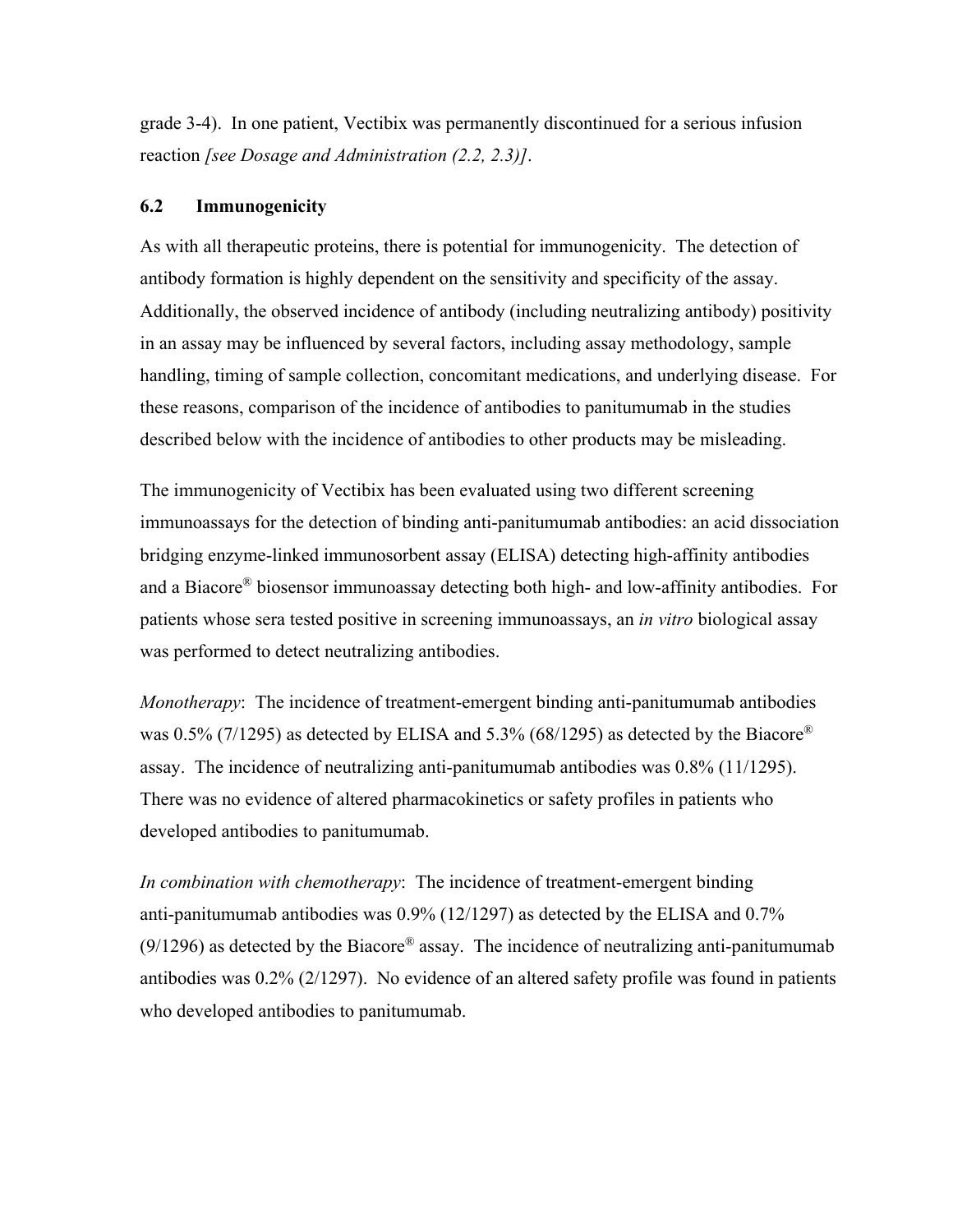## **6.3 Postmarketing Experience**

The following adverse reactions have been identified during post-approval use of Vectibix. Because these reactions are reported in a population of uncertain size, it is not always possible to reliably estimate their frequency or establish a causal relationship to drug exposure.

- **Skin and subcutaneous tissue disorders:** Skin necrosis, angioedema, life-threatening and fatal bullous mucocutaneous disease *[see Boxed Warning, Dosage and Administration (2.3), and Warnings and Precautions (5.1)]*
- **Immune system disorders:** Infusion reaction *[see Dosage and Administration (2.3) and Warnings and Precautions (5.4)]*
- **Eye disorders:** Keratitis/ulcerative keratitis, corneal perforation *[see Warnings and Precautions (5.8)]*

# **8 USE IN SPECIFIC POPULATIONS**

## **8.1 Pregnancy**

## Risk Summary

Based on data from animal studies and its mechanism of action, Vectibix can cause fetal harm when administered to pregnant women *[see Clinical Pharmacology (12.1)].* Limited available data on the use of Vectibix in pregnant women are not sufficient to inform a risk of adverse pregnancy-related outcomes. Vectibix is a human IgG monoclonal antibody and may be transferred across the placenta during pregnancy. Reproduction studies in cynomolgus monkeys treated with 1.25 to 5 times the recommended human dose of panitumumab resulted in significant embryolethality and abortions; however, no other evidence of teratogenesis was noted in offspring *[see Data].* Advise pregnant women of the potential risk to the fetus.

In the U.S. general population, the estimated background risk of major birth defects and miscarriage in clinically recognized pregnancies is 2-4% and 15-20%, respectively. The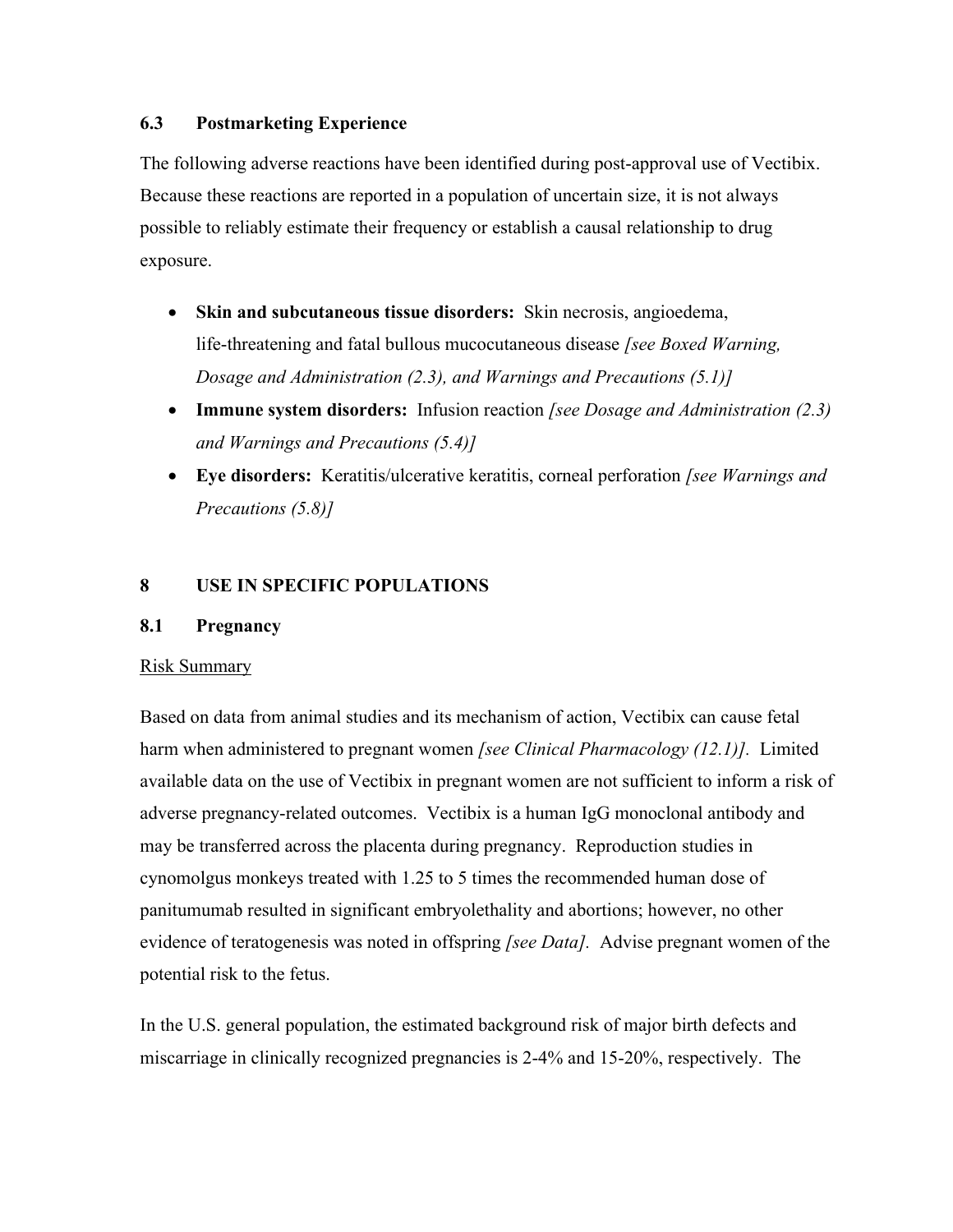estimated background risk of major birth defects and miscarriage for the indicated population is unknown.

#### Data

#### *Animal Data*

Based on animal models, EGFR is involved in prenatal development and may be essential for normal organogenesis, proliferation, and differentiation in the developing embryo. Pregnant cynomolgus monkeys were treated weekly with panitumumab during the period of organogenesis (gestation day [GD] 20-50). While no panitumumab was detected in serum of neonates from panitumumab-treated dams, anti-panitumumab antibody titers were present in 14 of 27 offspring delivered at GD 100. There were no fetal malformations or other evidence of teratogenesis noted in the offspring; however, significant increases in embryolethality and abortions occurred at doses of approximately 1.25 to 5 times the recommended human dose (based on body weight).

#### **8.2 Lactation**

#### Risk Summary

There are no data on the presence of panitumumab in human milk or the effects of panitumumab on the breastfed infant or on milk production. Human IgG is present in human milk, but published data suggest that breast milk antibodies do not enter the neonatal and infant circulation in substantial amounts. Because of the potential for serious adverse reactions in breastfed infants from Vectibix, advise women not to breastfeed during treatment with Vectibix and for 2 months after the final dose.

#### **8.3 Females and Males of Reproductive Potential**

#### Contraception

*Females*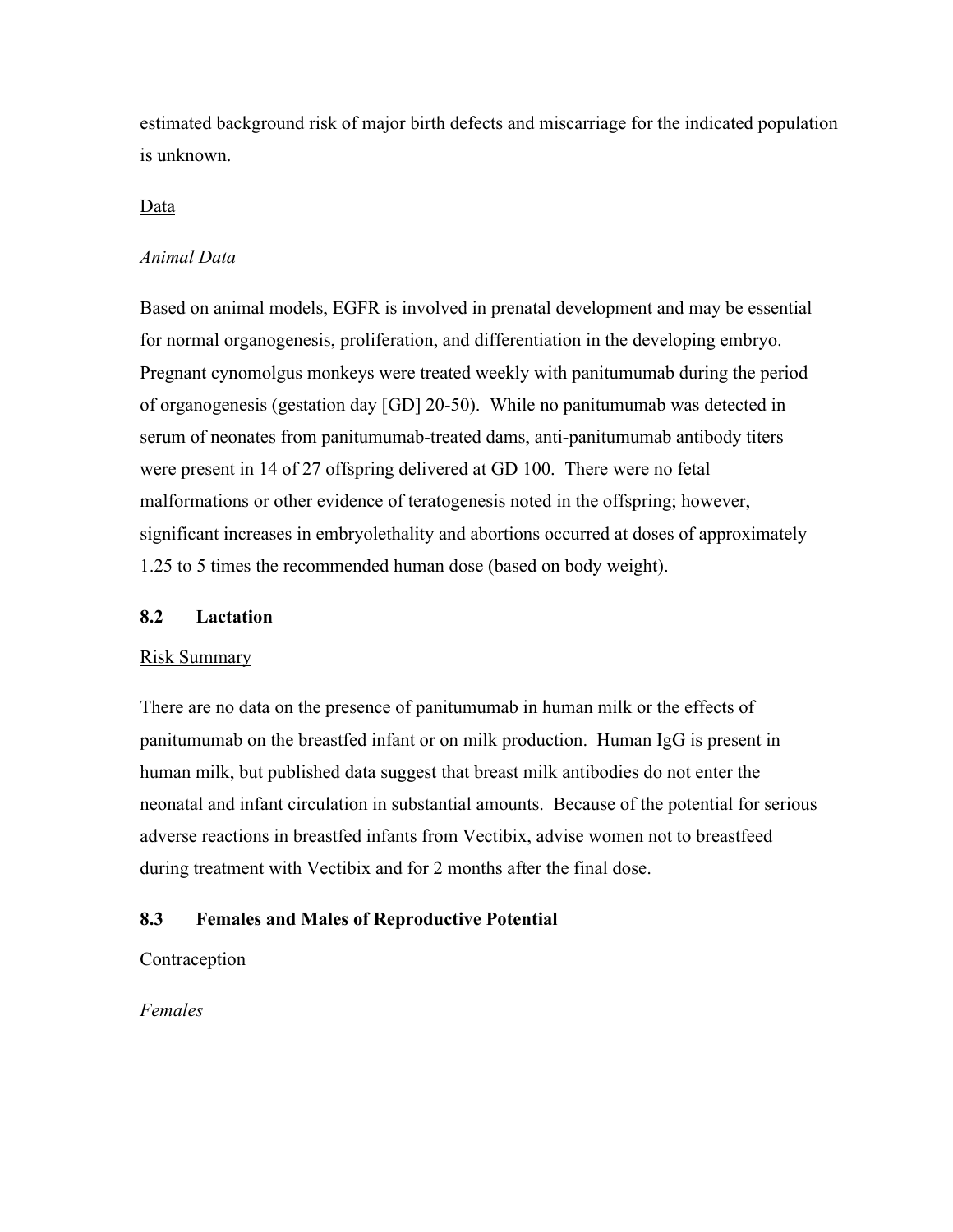Vectibix can cause fetal harm when administered to a pregnant woman *[see Use in Specific Populations (8.1)].* Advise females of reproductive potential to use effective contraception during treatment with Vectibix and for 2 months after the last dose of Vectibix.

## **Infertility**

#### *Females*

Based on results from animal fertility studies conducted in female cynomolgus monkeys, Vectibix may reduce fertility in females of reproductive potential. The effects in animal studies were reversible *[see Nonclinical Toxicology (13.1)]*.

#### **8.4 Pediatric Use**

The safety and effectiveness of Vectibix have not been established in pediatric patients.

The pharmacokinetics of panitumumab at doses ranging from 2.5 mg/kg intravenous weekly, 6 mg/kg intravenous every 2 weeks, or 9 mg/kg intravenous every 3 weeks were evaluated in 28 pediatric patients. Panitumumab exposures were comparable in adult and adolescent patients of 12 to 17 years of age. Limited data suggested that pediatric patients of 2 to < 12 years of age had lower panitumumab exposure and higher clearance than that in adolescent patients following 6 mg/kg intravenous administration of Vectibix. There was no evidence of an anti-tumor treatment effect in these patients.

#### **8.5 Geriatric Use**

Of the 737 patients who received Vectibix monotherapy in Study 20020408 and 20080763, 36% were 65 and over while 8% were 75 and over. No overall differences in safety or efficacy were observed in elderly patients  $($  > 65 years of age) treated with Vectibix monotherapy.

Of the 322 patients in Study 20050203 who received Vectibix plus FOLFOX, 128 (40%) were 65 and over while 8% were 75 and over. Patients older than 65 years of age experienced an increased incidence of serious adverse events (52% vs 36%) and an increased incidence of serious diarrhea (15% vs 5%) as compared to younger patients.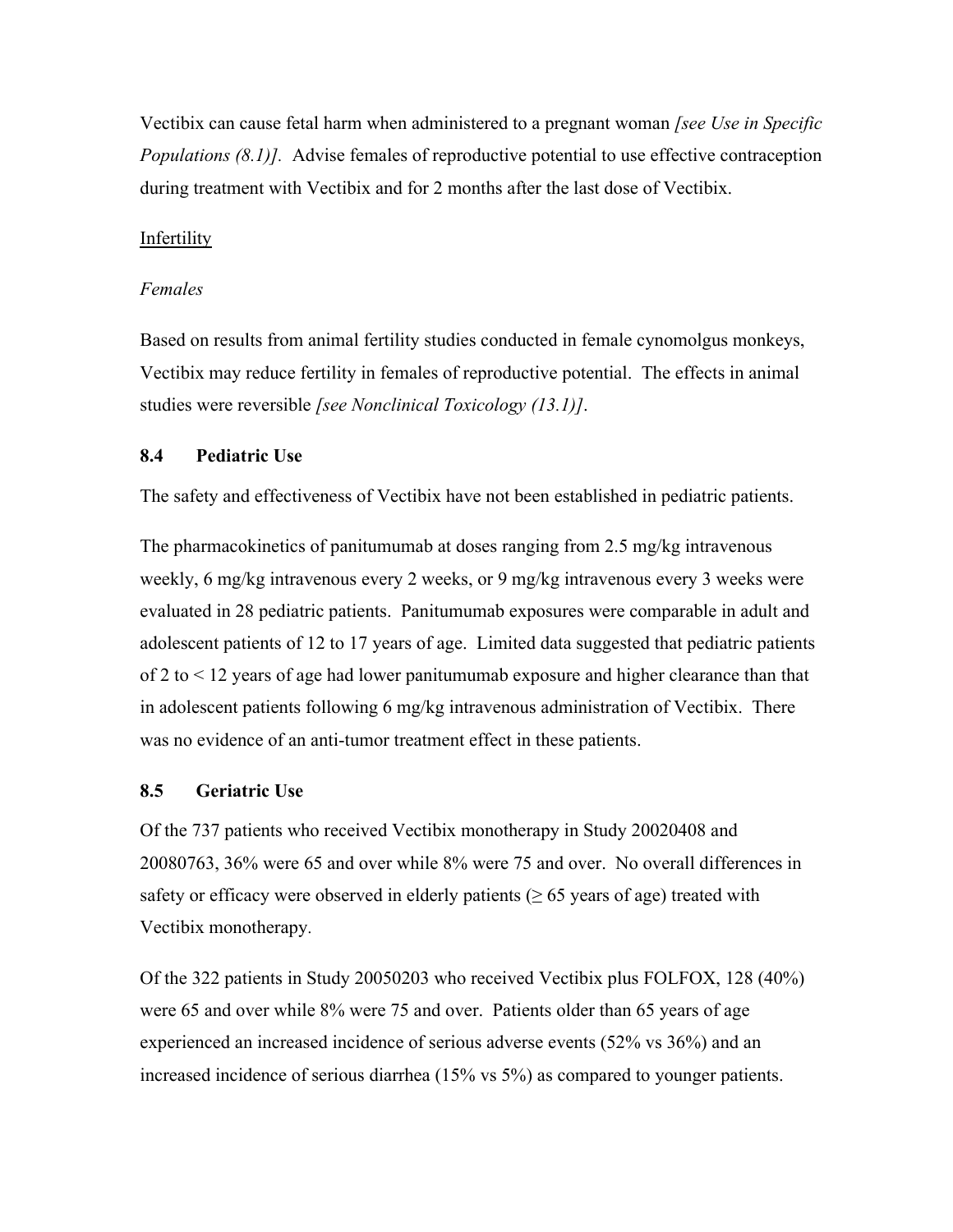#### **10 OVERDOSAGE**

Doses up to approximately twice the recommended therapeutic dose  $(12 \text{ mg/kg})$  resulted in adverse reactions of skin toxicity, diarrhea, dehydration, and fatigue.

# **11 DESCRIPTION**

Panitumumab is an epidermal growth factor receptor (EGFR) antagonist for intravenous use. Panitumumab is a human IgG2 kappa monoclonal antibody with an approximate molecular weight of 147 kDa that is produced in genetically engineered mammalian (Chinese hamster ovary) cells.

Vectibix (panitumumab) Injection for intravenous use is a sterile, colorless solution with a pH range of 5.6 to 6.0, which may contain a small amount of visible translucent-to-white, amorphous, proteinaceous particles. Each single-dose 5 mL vial contains 100 mg of panitumumab, 34 mg sodium acetate, 29 mg sodium chloride, and Water for Injection, USP. Each single-dose 20 mL vial contains 400 mg of panitumumab, 136 mg sodium acetate, 117 mg sodium chloride, and Water for Injection, USP.

# **12 CLINICAL PHARMACOLOGY**

# **12.1 Mechanism of Action**

The EGFR is a transmembrane glycoprotein that is a member of a subfamily of type I receptor tyrosine kinases, including EGFR, HER2, HER3, and HER4. EGFR is constitutively expressed in normal epithelial tissues, including the skin and hair follicle. EGFR is overexpressed in certain human cancers, including colon and rectum cancers. Interaction of EGFR with its normal ligands (e.g., EGF, transforming growth factor-alpha) leads to phosphorylation and activation of a series of intracellular proteins, which in turn regulate transcription of genes involved with cellular growth and survival, motility, and proliferation. *KRAS* (Kirsten rat sarcoma 2 viral oncogene homologue) and *NRAS* (Neuroblastoma *RAS* viral oncogene homologue) are highly related members of the *RAS* oncogene family. Signal transduction through the EGFR can result in activation of the wild-type KRAS and NRAS proteins; however, in cells with activating *RAS* somatic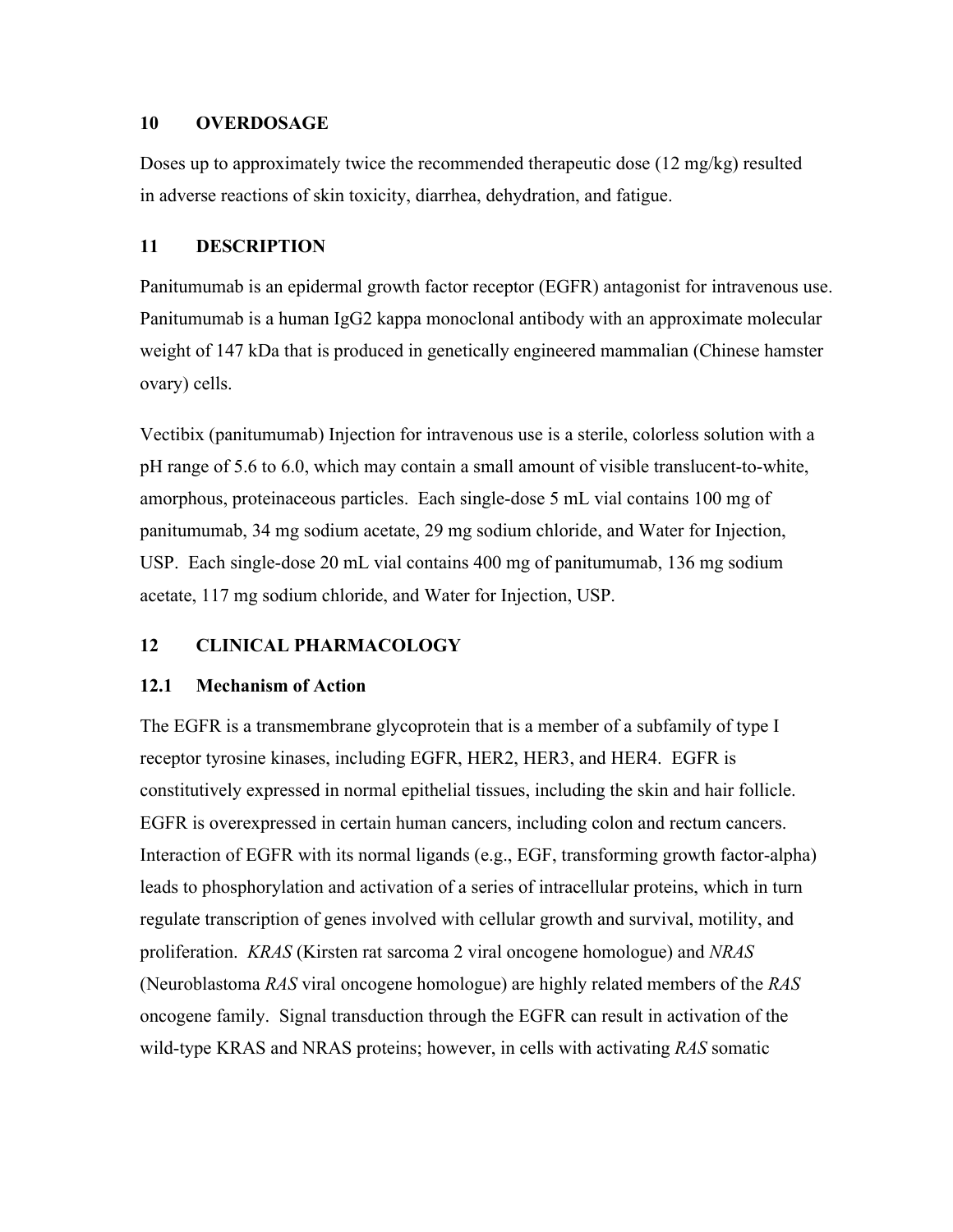mutations, the RAS-mutant proteins are continuously active and appear independent of EGFR regulation.

Panitumumab binds specifically to EGFR on both normal and tumor cells, and competitively inhibits the binding of ligands for EGFR. Nonclinical studies show that binding of panitumumab to the EGFR prevents ligand-induced receptor autophosphorylation and activation of receptor-associated kinases, resulting in inhibition of cell growth, induction of apoptosis, decreased proinflammatory cytokine and vascular growth factor production, and internalization of the EGFR. *In vitro* assays and *in vivo* animal studies demonstrate that panitumumab inhibits the growth and survival of selected human tumor cell lines expressing EGFR.

#### **12.3 Pharmacokinetics**

Panitumumab administered as a single agent exhibits nonlinear pharmacokinetics.

Following single-dose administrations of panitumumab as 1-hour infusions, the area under the concentration-time curve (AUC) increased in a greater than dose-proportional manner, and clearance (CL) of panitumumab decreased from 30.6 to 4.6 mL/day/kg as the dose increased from 0.75 to 9 mg/kg. However, at doses above 2 mg/kg, the AUC of panitumumab increased in an approximately dose-proportional manner.

Following the recommended dose regimen (6 mg/kg given once every 2 weeks as a 1-hour infusion), panitumumab concentrations reached steady-state levels by the third infusion with mean ( $\pm$  SD) peak and trough concentrations of 213  $\pm$  59 and 39  $\pm$  14 mcg/mL, respectively. The mean  $(\pm SD)$  AUC<sub>0-tau</sub> and CL were 1306  $\pm$  374 mcg•day/mL and 4.9  $\pm$  1.4 mL/kg/day, respectively. The elimination half-life was approximately 7.5 days (range: 3.6 to 10.9 days).

A population pharmacokinetic analysis was performed to explore the potential effects of selected covariates on panitumumab pharmacokinetics. Results suggest that age (21-88 years), gender, race (15% nonwhite), mild-to-moderate renal dysfunction, mild-to-moderate hepatic dysfunction, and EGFR membrane-staining intensity (1+, 2+, and 3+) in tumor cells had no apparent impact on the pharmacokinetics of panitumumab.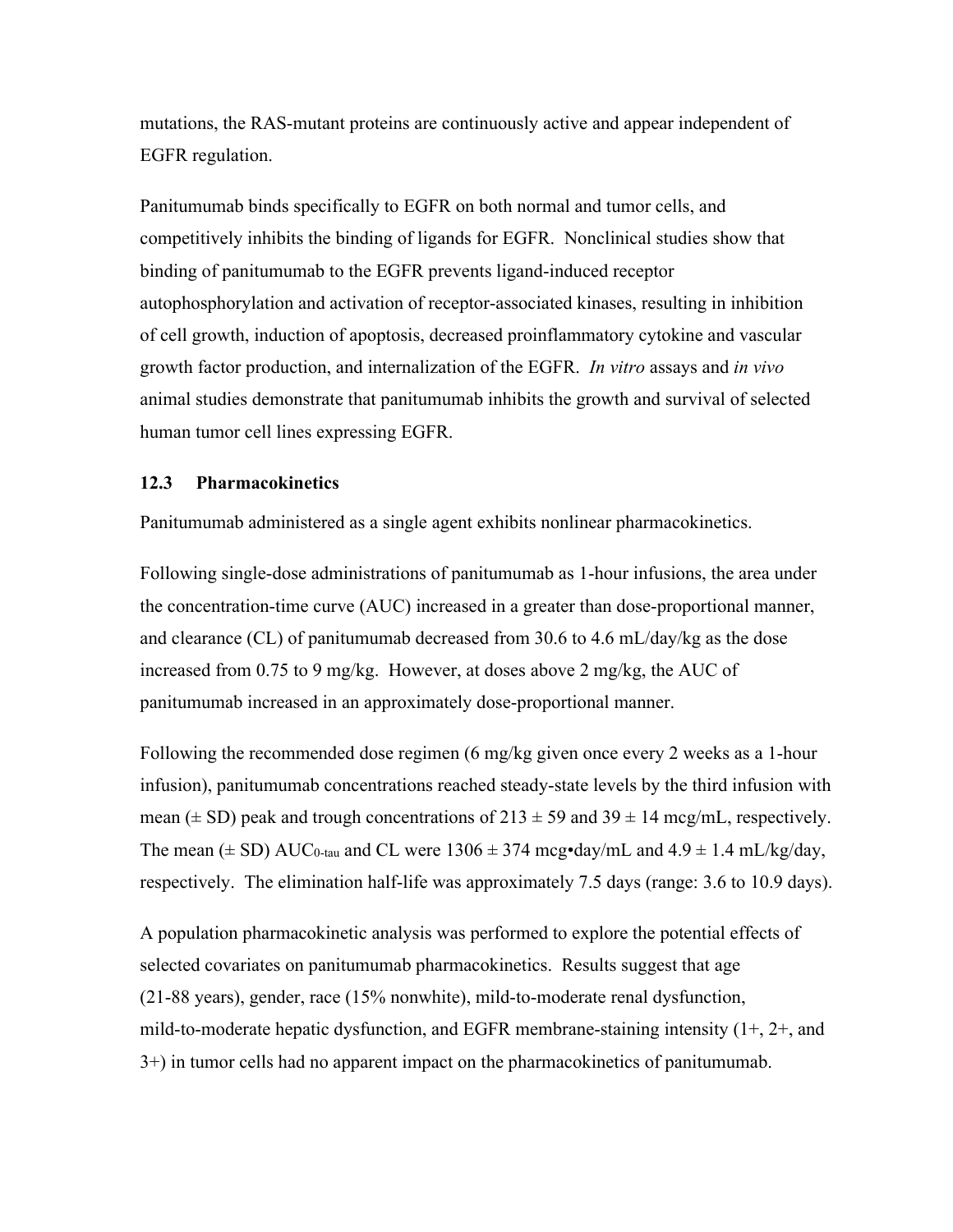No formal pharmacokinetic studies of panitumumab have been conducted in patients with renal or hepatic impairment.

# **13 NONCLINICAL TOXICOLOGY**

## **13.1 Carcinogenesis, Mutagenesis, Impairment of Fertility**

No carcinogenicity or mutagenicity studies of panitumumab have been conducted. It is not known if panitumumab can impair fertility in humans. Prolonged menstrual cycles and/or amenorrhea occurred in normally cycling, female cynomolgus monkeys treated weekly with 1.25 to 5 times the recommended human dose of panitumumab (based on body weight). Menstrual cycle irregularities in panitumumab-treated female monkeys were accompanied by both a decrease and delay in peak progesterone and 17β-estradiol levels. Normal menstrual cycling resumed in most animals after discontinuation of panitumumab treatment. A no-effect level for menstrual cycle irregularities and serum hormone levels was not identified. The effects of panitumumab on male fertility have not been studied; however, no adverse effects were observed microscopically in reproductive organs from male cynomolgus monkeys treated for 26 weeks with panitumumab at doses of up to approximately 5-fold the recommended human dose (based on body weight).

# **14 CLINICAL STUDIES**

## **14.1 Recurrent or Refractory mCRC**

The safety and efficacy of Vectibix was demonstrated in Study 20020408, an open-label, multinational, randomized, controlled trial of 463 patients with EGFR-expressing, metastatic carcinoma of the colon or rectum, in Study 20080763, an open-label, multicenter, multinational, randomized trial of 1010 patients with wild-type *KRAS* mCRC, and in Study 20100007, an open-label, multicenter, multinational, randomized trial of 377 patients with wild-type *KRAS* mCRC.

## Study 20020408 (NCT00113763)

Patients in Study 20020408 were required to have progressed on or following treatment with a regimen(s) containing a fluoropyrimidine, oxaliplatin, and irinotecan; progression was confirmed by an independent review committee (IRC) masked to treatment assignment for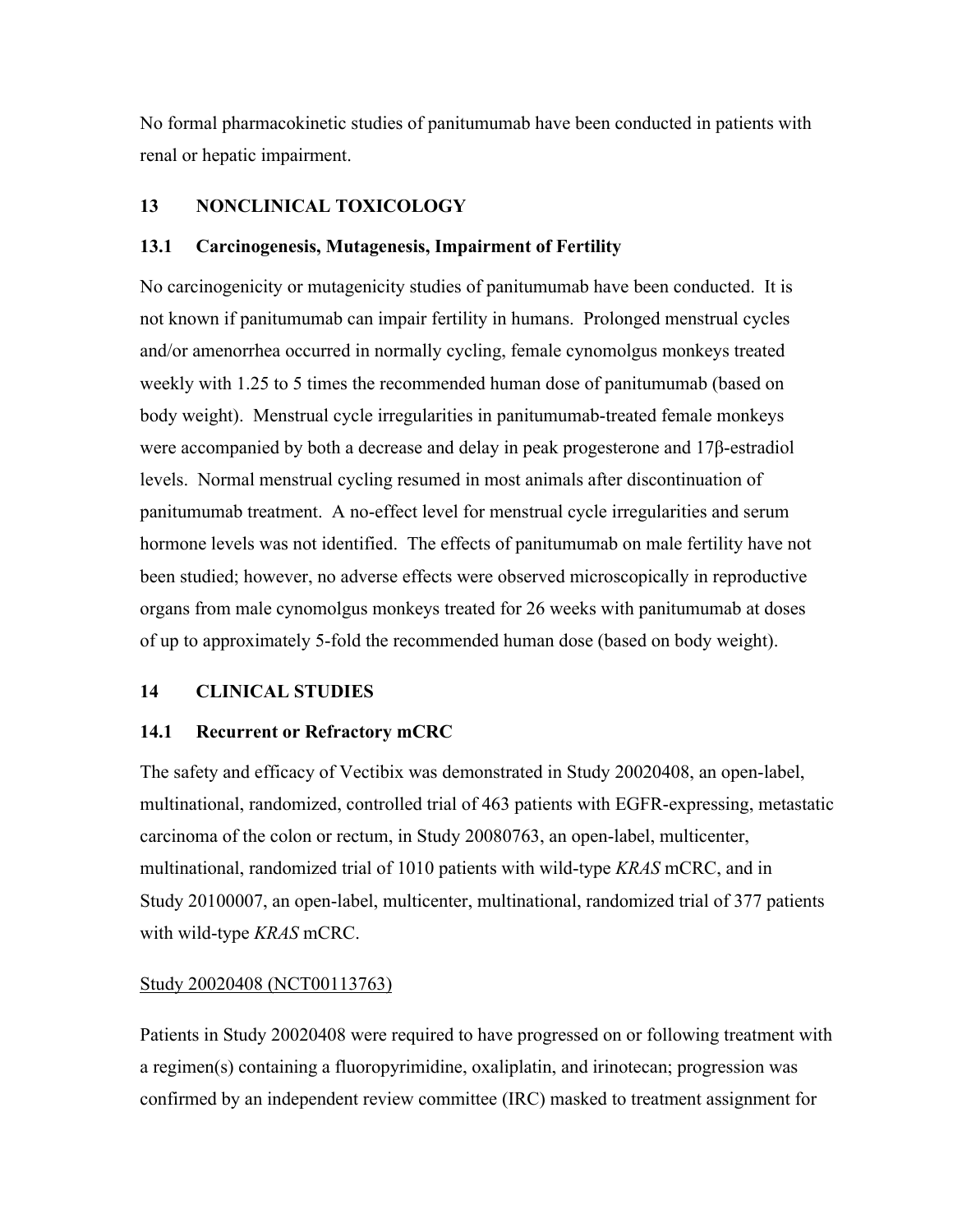76% of the patients. Patients were randomized (1:1) to receive panitumumab at a dose of 6 mg/kg given once every 2 weeks plus BSC ( $N = 231$ ) or BSC alone ( $N = 232$ ) until investigator-determined disease progression. Randomization was stratified based on Eastern Cooperative Oncology Group (ECOG) performance status (PS) (0 and 1 vs 2) and geographic region (Western Europe, Eastern/Central Europe, or other). Upon investigator-determined disease progression, patients in the BSC-alone arm were eligible to receive panitumumab and were followed until disease progression was confirmed by the IRC.

Based upon IRC determination of disease progression, a statistically significant prolongation in PFS was observed in patients receiving panitumumab compared to those receiving BSC alone. The mean PFS was 96 days in the panitumumab arm and 60 days in the BSC-alone arm.

The study results were analyzed in the wild-type *KRAS* subgroup where *KRAS* status was retrospectively determined using archived paraffin-embedded tumor tissue. *KRAS* mutation status was determined in 427 patients (92%); of these, 243 (57%) had no detectable *KRAS* mutations in either codons 12 or 13. The hazard ratio for PFS in patients with wild-type *KRAS* mCRC was 0.45 (95% CI: 0.34-0.59) favoring the panitumumab arm. The response rate was 17% for the panitumumab arm and 0% for BSC. There were no differences in OS; 77% of patients in the BSC arm received panitumumab at the time of disease progression.

#### Study 20080763 (NCT01001377)

Study 20080763 was an open-label, multicenter, multinational, randomized (1:1) clinical trial, stratified by region (North America, Western Europe, and Australia versus rest of the world) and ECOG PS (0 and 1 vs 2) in patients with wild-type *KRAS* mCRC. A total of 1010 patients who received prior treatment with irinotecan, oxaliplatin, and a thymidylate synthase inhibitor were randomized to receive Vectibix 6 mg/kg intravenously over 60 minutes every 14 days or cetuximab 400 mg/m2 intravenously over 120 minutes on day 1 followed by  $250 \text{ mg/m}^2$  intravenously over 60 minutes every 7 days. The trial excluded patients with clinically significant cardiac disease and interstitial lung disease. The major efficacy analysis tested whether the OS of Vectibix was noninferior to cetuximab. Data for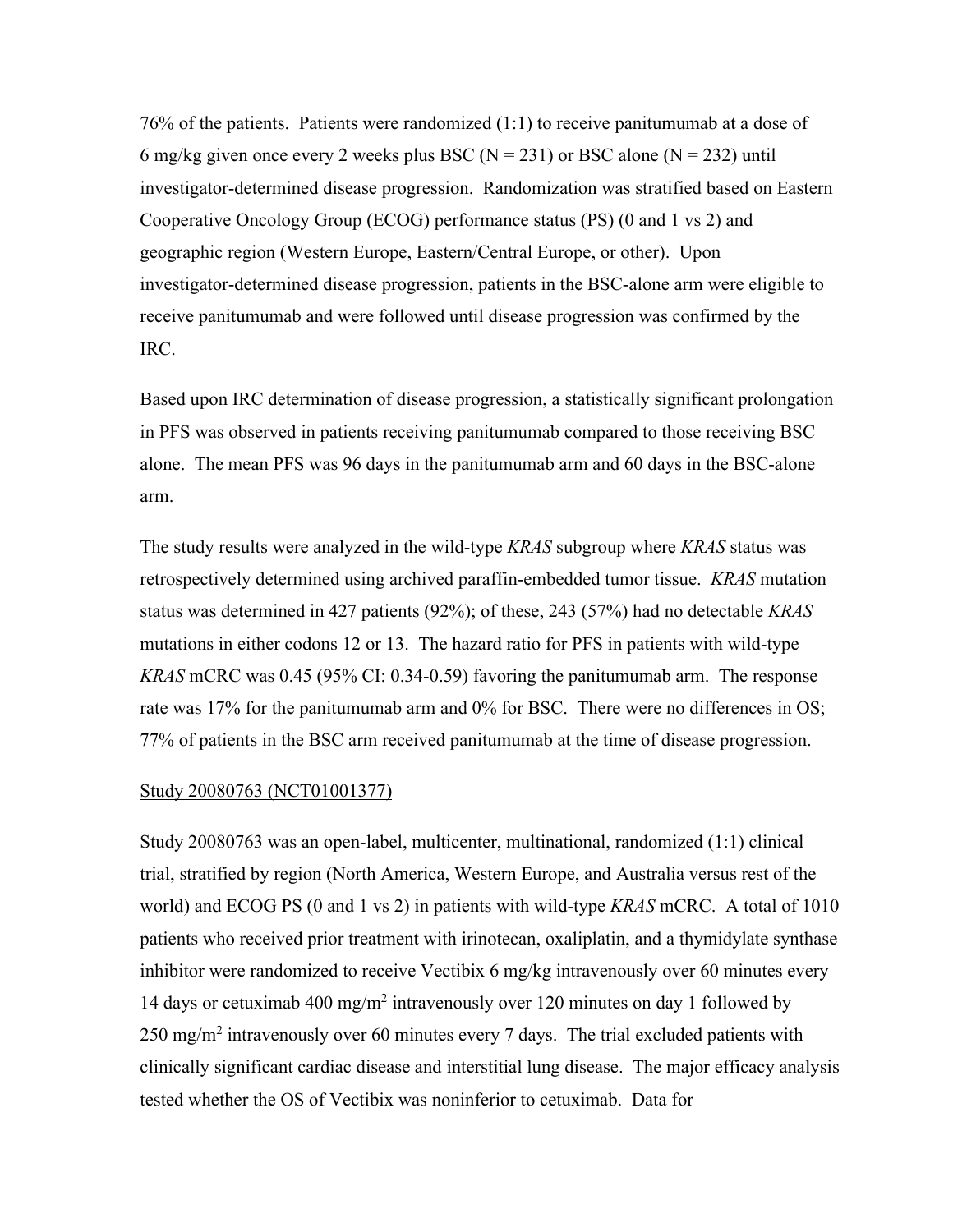investigator-assessed PFS and objective response rate (ORR) were also collected. The criteria for noninferiority was for Vectibix to retain at least 50% of the OS benefit of cetuximab based on an OS hazard ratio of 0.55 from the NCIC CTG CO.17 study relative to BSC.

In Study 20080763, 37% of patients were women, 52% were white, 45% were Asian, and 1.3% were Hispanic or Latino. Thirty-one percent of patients were enrolled at sites in North America, Western Europe, or Australia. ECOG performance was 0 in 32% of patients, 1 in 60% of patients, and 2 in 8% of patients. Median age was 61 years. More patients (62%) had colon cancer than rectal cancer (38%). Most patients (74%) had not received prior bevacizumab.

The key efficacy analysis for Study 20080763 demonstrated that Vectibix was statistically significantly noninferior to cetuximab for OS.

The efficacy results for Study 20080763 are presented in Table 3 and Figure 1.

| <b>Wild-type KRAS Population</b> | <b>Vectibix</b><br>$(n = 499)^{a}$ | Cetuximah<br>$(n = 500)^{a}$ |  |
|----------------------------------|------------------------------------|------------------------------|--|
| <b>OS</b>                        |                                    |                              |  |
| Number of OS events $(\% )$      | 383 (76.8)                         | 392 (78.4)                   |  |
| Median (months) (95% CI)         | 10.4(9.4, 11.6)                    | 10.0(9.3, 11.0)              |  |
| Hazard ratio (95% CI)            | 0.97(0.84, 1.11)                   |                              |  |
| <b>PFS</b>                       |                                    |                              |  |
| Median (months) (95% CI)         | 4.1 $(3.2, 4.8)$                   | 4.4(3.2, 4.8)                |  |
| Hazard ratio (95% CI)            |                                    | 1.00(0.88, 1.14)             |  |
| <b>ORR</b>                       |                                    |                              |  |
| $\%$ (95% CI)                    | 22\% (18\%, 26\%)                  | 19% (16%, 23%)               |  |

**Table 3: Results in Previously Treated Wild-type** *KRAS* **mCRC (Study 20080763)**

<sup>a</sup> Modified intent-to-treat population that included all patients who received at least one dose of therapy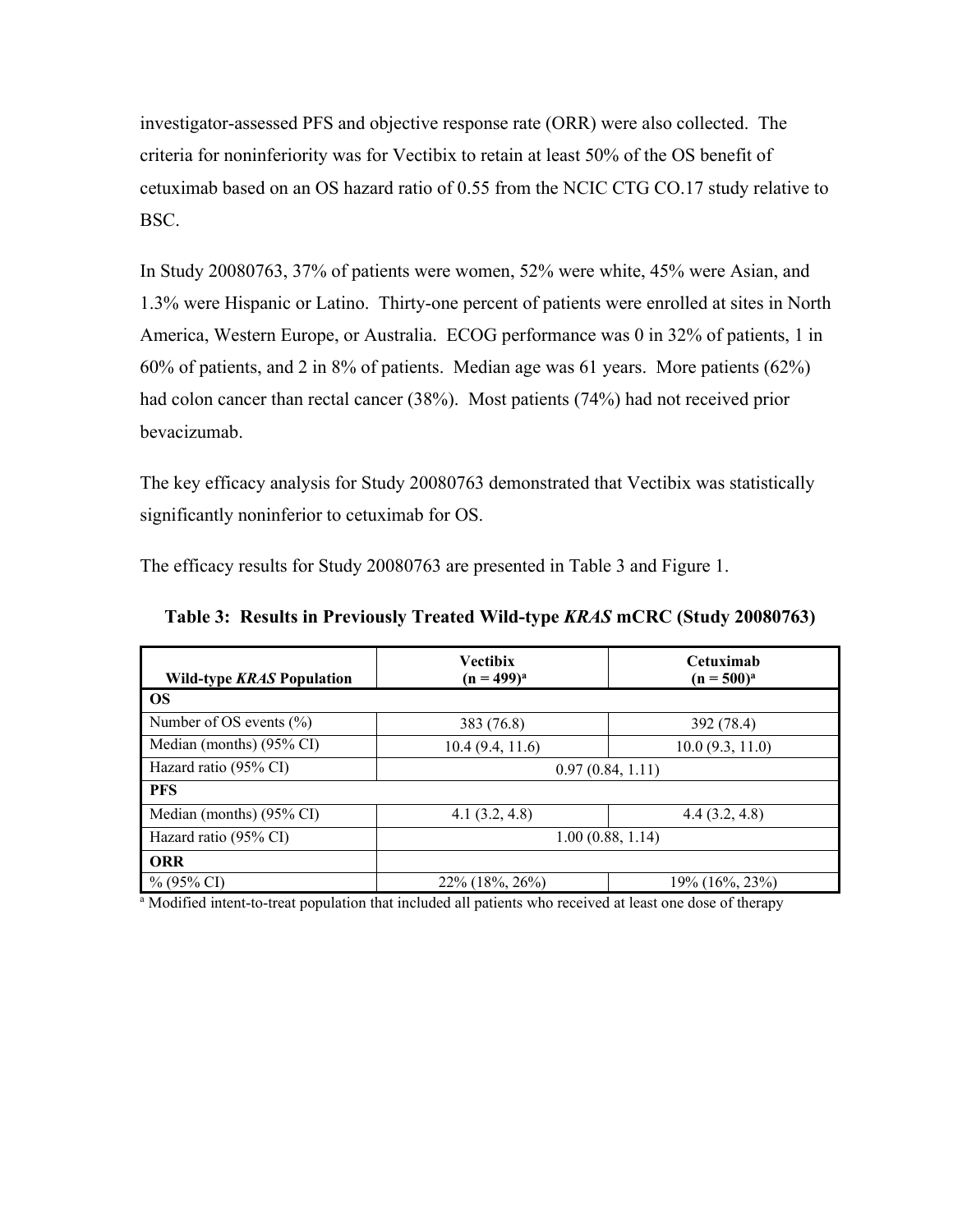

## **Figure 1: Kaplan-Meier Plot of Overall Survival in Patients with Wild-type** *KRAS* **mCRC (Study 20080763)**

Study 20100007 (NCT01412957)

Study 20100007 was an open-label, multicenter, randomized (1:1) clinical study stratified by ECOG performance status (0 or 1 vs 2) and region (sites in Europe versus Asia versus rest of world) in patients with wild-type *KRAS* mCRC. Eligible patients were required to have received prior therapy with irinotecan, oxaliplatin, and a thymidylate synthase inhibitor, and have wild-type *KRAS* exon 2 mCRC as determined by a clinical trial assay. An assessment for *RAS* status (defined as *KRAS* exons 2, 3, and 4 and *NRAS* exons 2, 3, and 4) using Sanger sequencing was conducted in patients for whom tumor tissue was available.

Patients were randomized to receive Vectibix (6 mg/kg intravenously every 14 days) plus BSC or BSC alone. Patients received Vectibix and BSC or BSC until disease progression,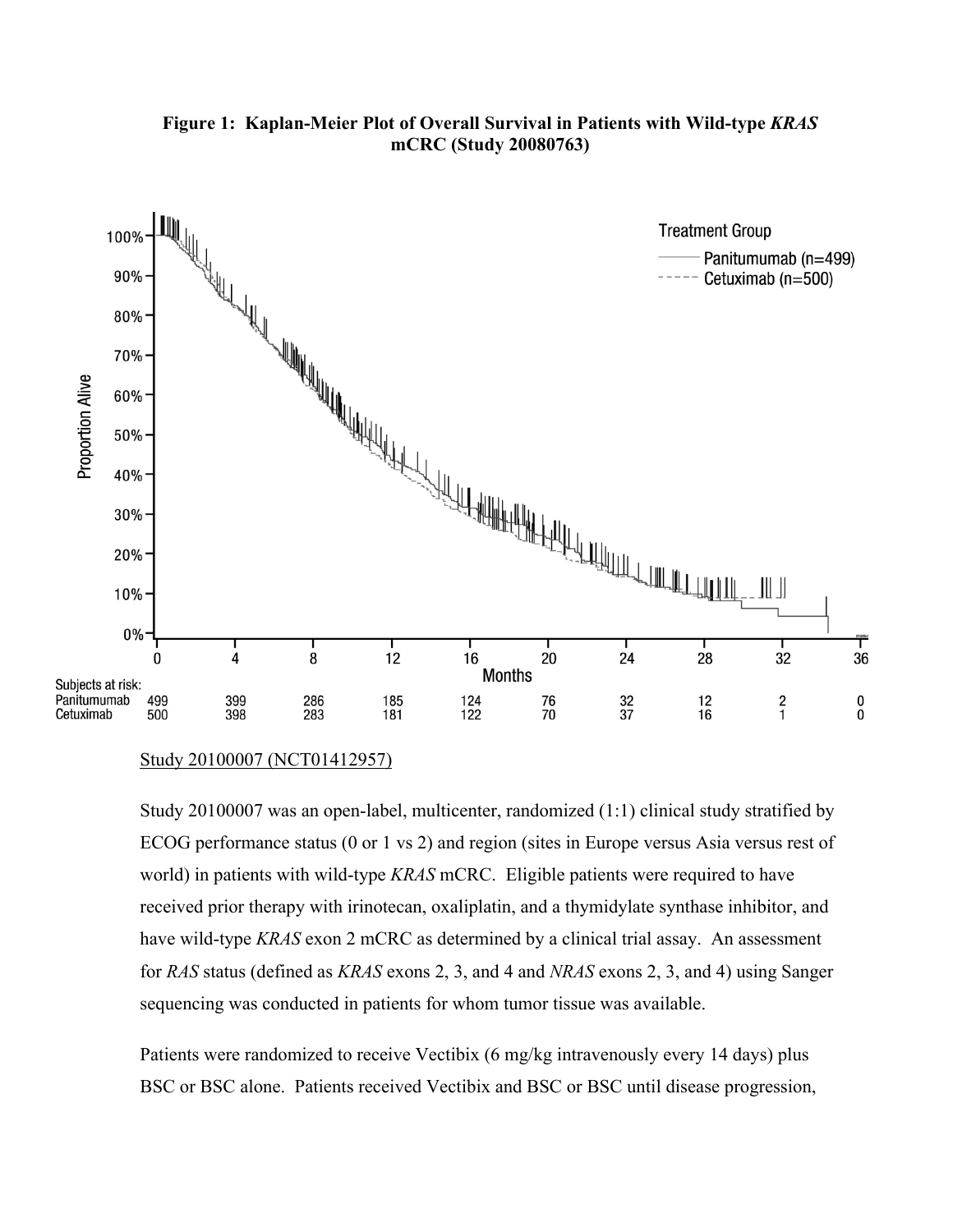withdrawal of consent, unacceptable toxicity, or death. Patients randomized to BSC were not offered Vectibix at the time of disease progression. The major efficacy outcome measure was OS in patients with wild-type *KRAS* mCRC. Secondary efficacy outcome measures included OS in the subgroup of patients with wild-type *RAS* mCRC; PFS and ORR in patients with wild-type *KRAS*; and PFS and ORR in the subgroup of patients with wild-type *RAS* mCRC.

A total of 377 patients were randomized, 189 to the Vectibix plus BSC arm and 188 to the BSC alone arm. Baseline demographics and disease characteristics were: median age of 61 years (range 19, 82); 57% male; 55% White, 43% Asian; 36% ECOG PS-0, 55% ECOG PS-1; 57% had a primary colon tumor and 43% had a primary rectal tumor; and 32% had prior bevacizumab exposure.

*KRAS* tumor mutation status was available for all patients and *RAS* tumor mutation status was available for 86% of the 377 patients. Among the 377 patients, 270 (72%) patients had wild-type *RAS* tumors, 54 (14%) had mutant *RAS* tumors, and 54 (14%) had unknown *RAS* tumor status.

The results of the study demonstrated a statistically significant improvement in overall survival. The efficacy results for Study 20100007 are presented in Table 4 and Figure 2.

|                          | Wild-type KRAS<br>Population<br>$(n = 377)$                             |               | Wild-type RAS<br><b>Population</b><br>$(n = 270)$ |                           |  |
|--------------------------|-------------------------------------------------------------------------|---------------|---------------------------------------------------|---------------------------|--|
|                          | Vectibix Plus<br><b>BSC</b><br><b>BSC</b><br>$(n = 189)$<br>$(n = 188)$ |               | <b>Vectibix Plus</b><br><b>BSC</b><br>$(n = 142)$ | <b>BSC</b><br>$(n = 128)$ |  |
| <b>OS</b>                |                                                                         |               |                                                   |                           |  |
| Number of deaths $(\% )$ | 136 (72)                                                                | 135 (72)      | 104(73)                                           | 95 (74)                   |  |
| Median (months) (95% CI) | 10.0(8.7, 11.4)                                                         | 7.4(5.8, 9.3) | 10.0(8.7, 11.6)                                   | 6.9(5.2, 7.9)             |  |
| HR (95% CI)              | 0.73(0.57, 0.93)                                                        |               | 0.70(0.53, 0.93)                                  |                           |  |
| p-value                  |                                                                         | 0.0096        | 0.0135                                            |                           |  |
| <b>PFS</b>               |                                                                         |               |                                                   |                           |  |
| Number of events $(\% )$ | 182 (96)                                                                | 162(86)       | 137(97)                                           | 113 (88)                  |  |
| Median (months) (95% CI) | 3.6(3.4, 5.3)                                                           | 1.7(1.6, 1.9) | 5.2(3.5, 5.3)                                     | 1.7(1.6, 2.2)             |  |

| Table 4: Results in Previously Treated Wild-type KRAS and Wild-type RAS mCRC |                  |  |  |
|------------------------------------------------------------------------------|------------------|--|--|
|                                                                              | (Study 20100007) |  |  |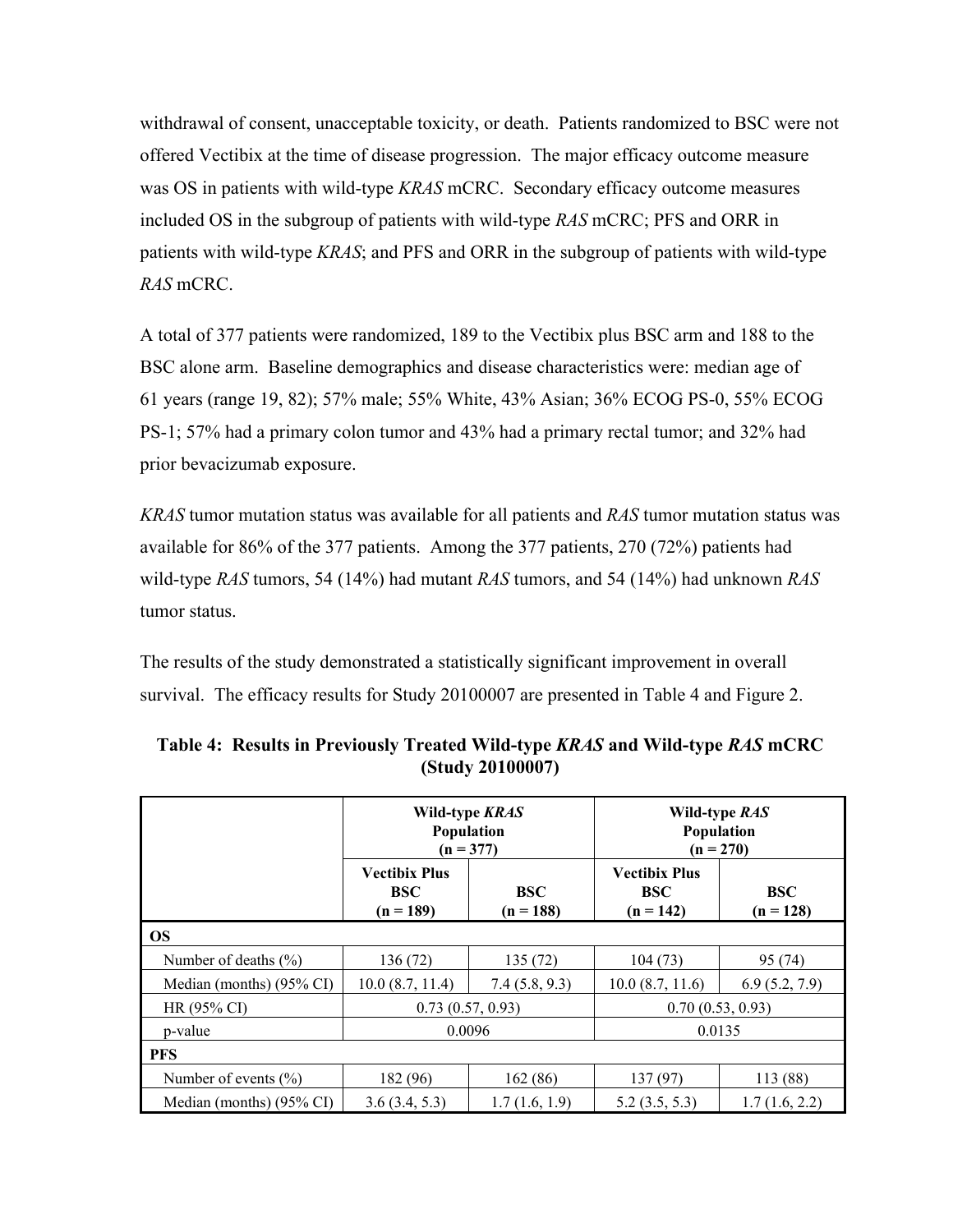| $HR(95\% CI)$         | 0.51(0.41, 0.64)                         |  | 0.46(0.35, 0.59)               |                   |
|-----------------------|------------------------------------------|--|--------------------------------|-------------------|
| p-value               | < 0.0001                                 |  | < 0.0001                       |                   |
| <b>ORR</b> % (95% CI) | 27<br>i .b<br>(20.8, 33.9)<br>(0.3, 4.6) |  | 3 <sup>1</sup><br>(23.5, 39.3) | 2.3<br>(0.5, 6.7) |

**Figure 2: Kaplan-Meier Plot of Overall Survival in Patients with Wild-type** *RAS* **mCRC (Study 20100007)**



#### **14.2 First-line in Combination with FOLFOX Chemotherapy**

#### Study 20050203 (NCT00364013)

Study 20050203 was a multicenter, open-label trial that randomized (1:1) patients with mCRC who were previously untreated in the metastatic setting and who had received no prior oxaliplatin to receive Vectibix every 14 days in combination with FOLFOX or to FOLFOX alone every 14 days. Vectibix was administered at 6 mg/kg over 60 minutes prior to administration of chemotherapy. The FOLFOX regimen consisted of oxaliplatin 85 mg per m<sup>2</sup> IV infusion over 120 minutes and leucovorin (dl-racemic) 200 mg per m<sup>2</sup> intravenous infusion over 120 minutes at the same time on day 1 using a Y-line, followed on day 1 by 5-FU 400 mg per  $m^2$  intravenous bolus. The 5-FU bolus was followed by a continuous infusion of 5-FU 600 mg per  $m<sup>2</sup>$  over 22 hours. On day 2, patients received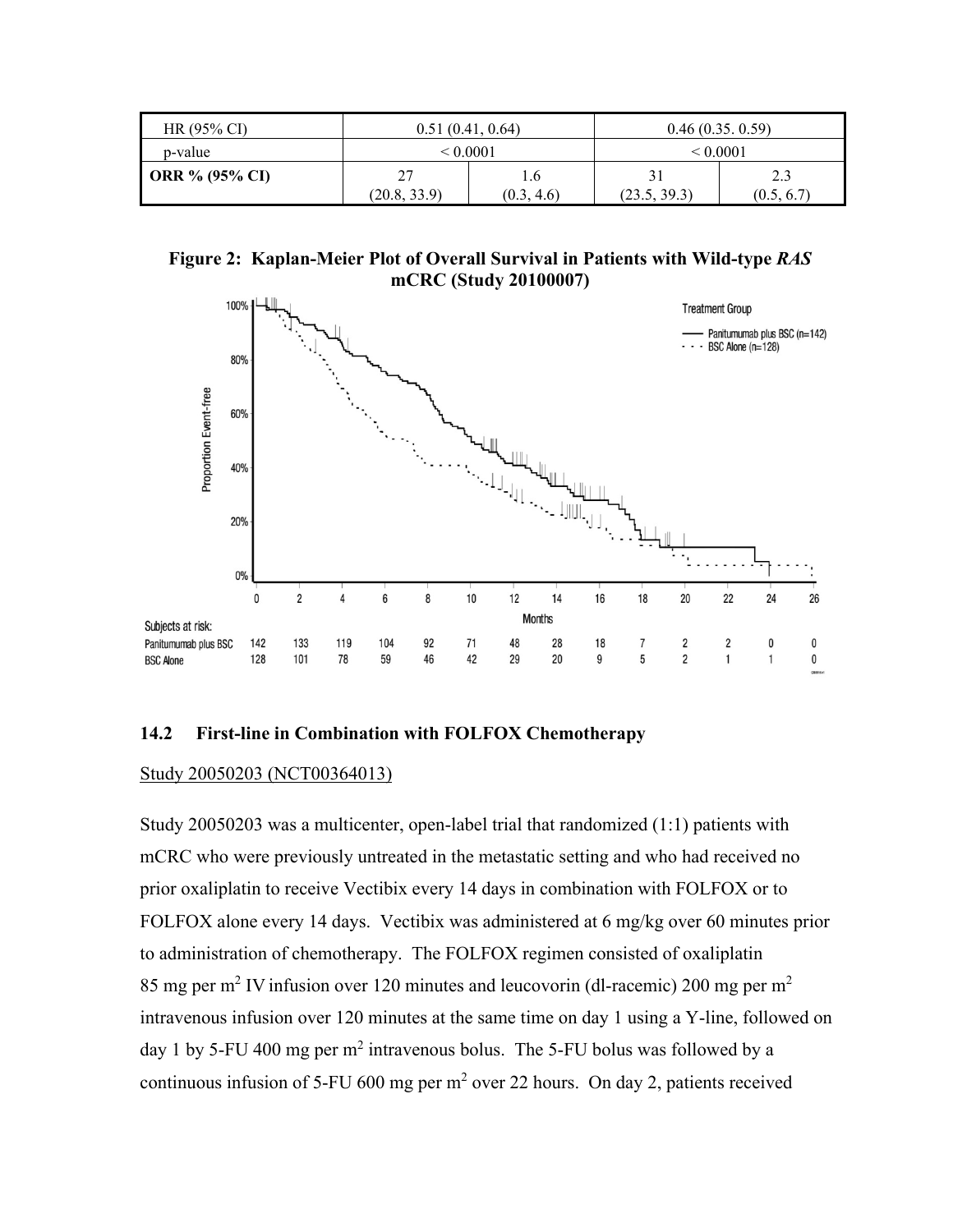leucovorin 200 mg per m<sup>2</sup> followed by the bolus dose (400 mg per m<sup>2</sup>) and continuous infusion of 5-FU (600 mg per  $m<sup>2</sup>$ ) over 22 hours. Study 20050203 excluded patients with known central nervous system metastases, clinically significant cardiac disease, interstitial lung disease, or active inflammatory bowel disease. The prespecified major efficacy measure was PFS in the subgroup of patients with wild-type *KRAS* mCRC as assessed by a blinded independent central review of imaging. Other key efficacy measures included OS and ORR.

In Study 20050203, in the wild-type *KRAS* subgroup ( $n = 656$ ), 64% of patients were men, 92% White, 2% Black, and 4% Hispanic or Latino. Sixty-six percent of patients had colon cancer and 34% had rectal cancer. ECOG performance was 0 in 56% of patients, 1 in 38% of patients, and 2 in 6% of patients. Median age was 61.5 years.

The efficacy results in Study 20050203 in patients with wild-type *KRAS* mCRC are presented in Table 5 below.

|                                  | <b>Primary Analysis</b>                       |                                    |  |  |
|----------------------------------|-----------------------------------------------|------------------------------------|--|--|
| Wild-type KRAS population        | <b>Vectibix</b><br>plus FOLFOX<br>$(n = 325)$ | <b>FOLFOX Alone</b><br>$(n = 331)$ |  |  |
| <b>PFS</b>                       |                                               |                                    |  |  |
| Median (months) (95% CI)         | 9.6(9.2, 11.1)                                | 8.0(7.5, 9.3)                      |  |  |
| Hazard ratio (95% CI)<br>p-value | 0.80(0.66, 0.97)<br>$p = 0.02$                |                                    |  |  |
| <b>ORR</b>                       |                                               |                                    |  |  |
| $\%$ (95% CI)                    | 54\% (48\%, 59\%)                             | 47% (41%, 52%)                     |  |  |

**Table 5: Results in Patients with Wild-type** *KRAS* **mCRC (Study 20050203)**

# *Exploratory Analysis of OS*

An exploratory analysis of OS with updated information based on events in 82% of patients with wild-type *KRAS* mCRC estimated the treatment effect of Vectibix plus FOLFOX compared with FOLFOX alone on OS (Figure 3). Median OS among 325 patients with wild-type *KRAS* mCRC who received Vectibix plus FOLFOX was 23.8 months (95% CI: 20.0, 27.7) vs 19.4 months (95% CI: 17.4, 22.6) among 331 patients who received FOLFOX alone (HR =  $0.83$ , 95% CI: 0.70, 0.98).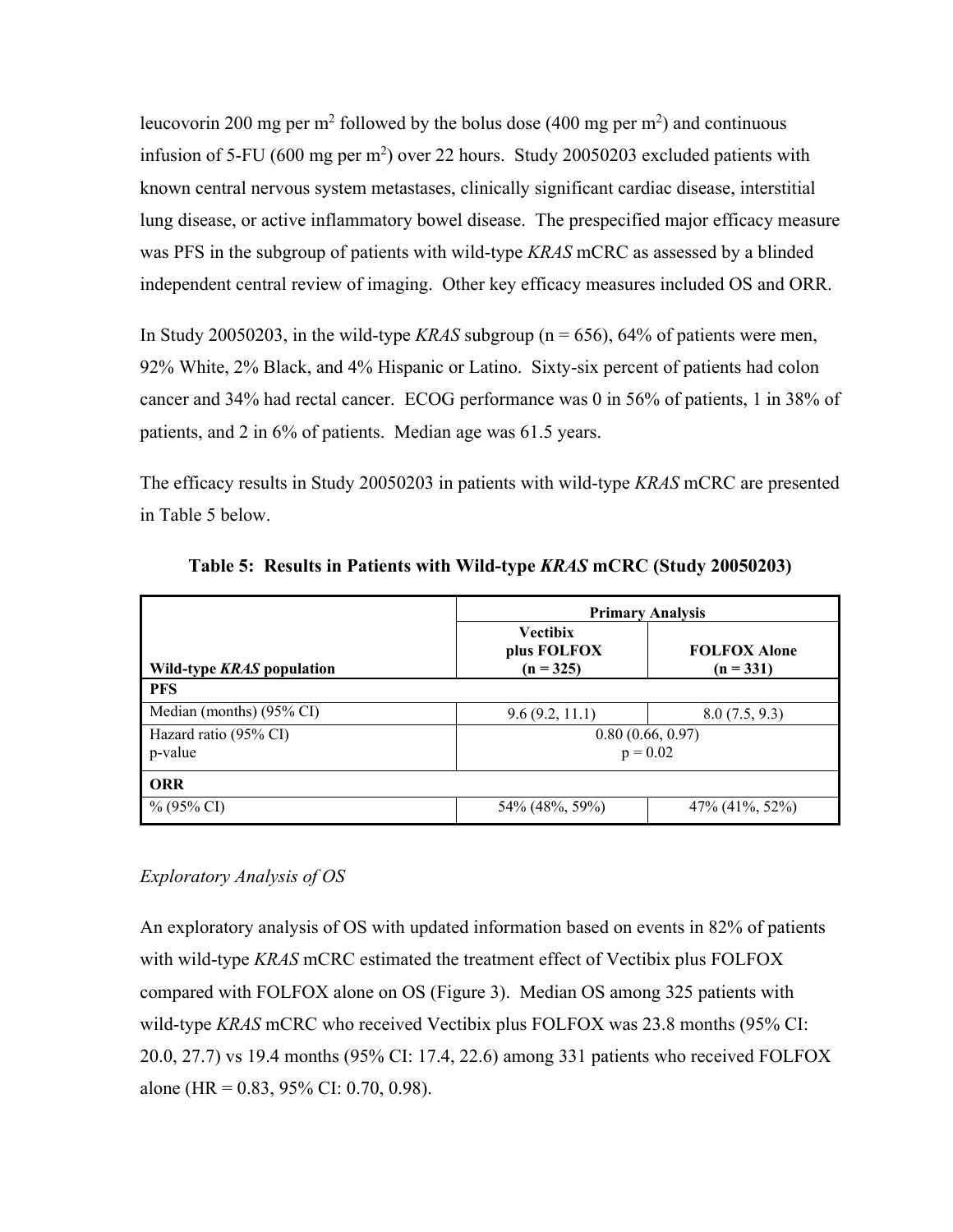

**Figure 3: Kaplan-Meier Plot of Overall Survival in Patients with Wild-type** *KRAS* **mCRC (Study 20050203)**

*Retrospective exploratory analyses in the RAS wild-type subgroup*

Among the 656 patients with wild-type *KRAS* exon 2 mCRC, *RAS* mutation status was assessed for 620 patients using Sanger bidirectional sequencing and Surveyor®/WAVE® analysis. Of these 620 patients, approximately 17% of patients ( $n = 104$ ) tumors harbored mutations in *KRAS* exons 3 or 4 or in *NRAS* exons 2, 3, and 4.

Retrospective subset analyses were then conducted among the subset of patients without *RAS* mutations ( $n = 512$ ) as described above.

In the wild-type *RAS* subgroup, 65% of patients were men and 91% were White, 2% Black, and 5% Hispanic or Latino. Sixty-five percent of patients had colon cancer and 35% had rectal cancer. ECOG performance was 0 in 57% of patients, 1 in 37% of patients, and 2 in 6% of patients. Median age was 61 years.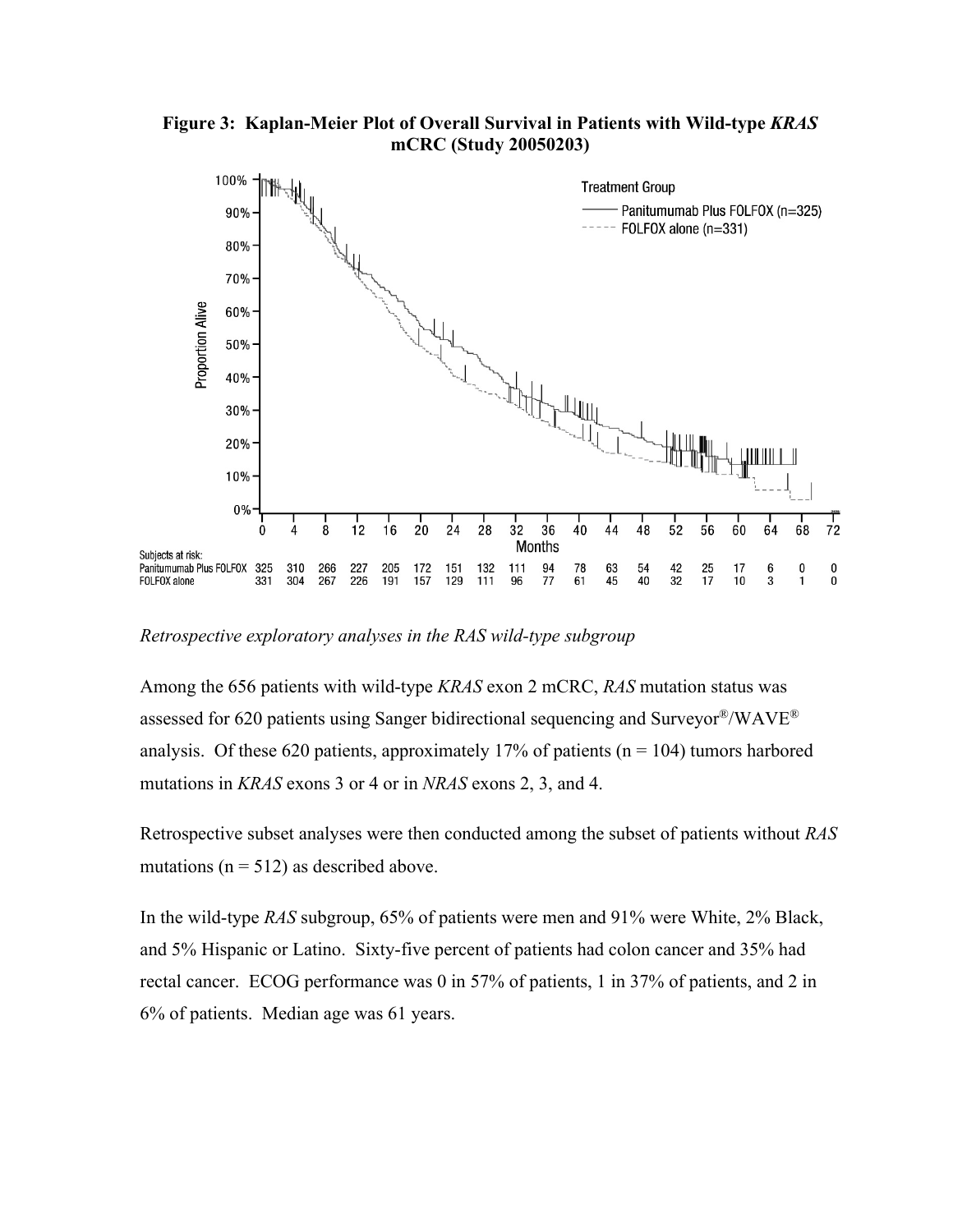|                                 | <b>Primary Analysis</b>                       |                                    |  |  |
|---------------------------------|-----------------------------------------------|------------------------------------|--|--|
| Wild-type <i>RAS</i> population | <b>Vectibix</b><br>plus FOLFOX<br>$(n = 259)$ | <b>FOLFOX Alone</b><br>$(n = 253)$ |  |  |
| <b>PFS</b>                      |                                               |                                    |  |  |
| Median (months) (95% CI)        | 10.1 (9.3, 12.0)                              | 7.9(7.2, 9.3)                      |  |  |
| Hazard ratio (95% CI)           | 0.72(0.58, 0.90)                              |                                    |  |  |
| $OS^*$                          |                                               |                                    |  |  |
| Median (months) (95% CI)        | 25.8(21.7; 29.7)                              | 20.2 (17.5; 23.6)                  |  |  |
| Hazard ratio (95% CI)           | 0.77(0.64; 0.94)                              |                                    |  |  |
| <b>ORR</b>                      |                                               |                                    |  |  |
| $\%$ (95% CI)                   | 58% (51%, 64%)                                | 45% (39%, 51%)                     |  |  |

**Table 6: Results in Patients with Wild-Type** *RAS* **mCRC (Study 20050203)**

\*OS with updated information based on events in 82% of patients



*RAS-***mCRC (Study 20050203)**



## **14.3** *RAS***-Mutant mCRC**

Vectibix is not effective for the treatment of patients with *RAS-*mutant mCRC, defined as a *RAS* mutation in exon 2 (codons 12 and 13), exon 3 (codons 59 and 61), or exon 4 (codons 117 and 146) of *KRAS* and *NRAS*.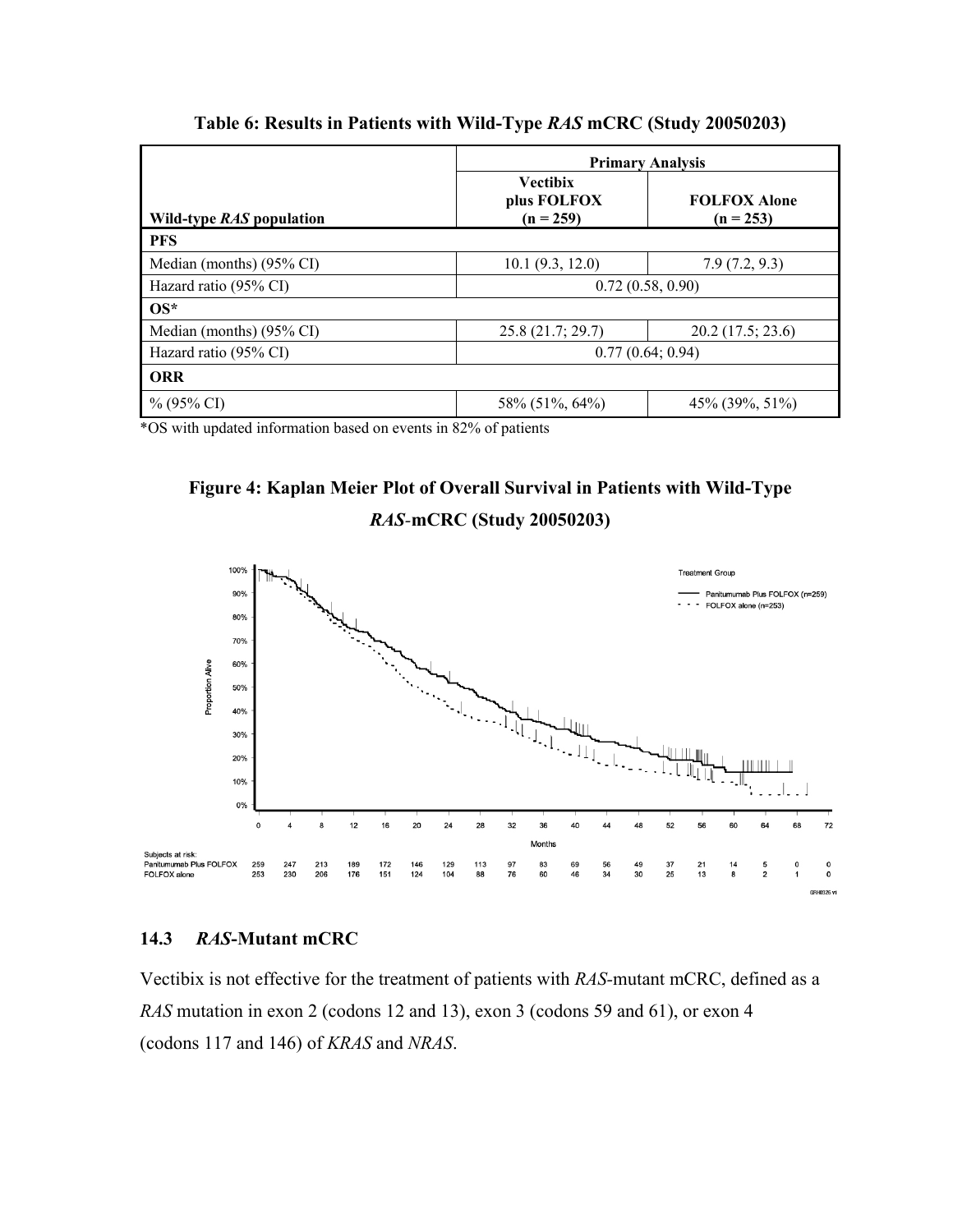In Study 20050203, among patients with *RAS*-mutant tumors, the median PFS was 7.3 months (95% CI: 6.3, 7.9) among 272 patients receiving Vectibix plus FOLFOX and 8.7 months (95% CI: 7.6, 9.4) among patients who received FOLFOX alone (HR = 1.31, 95% CI: 1.07, 1.60). The median OS was 15.6 months (95% CI: 13.4, 17.9) among patients receiving Vectibix plus FOLFOX and 19.2 months (95% CI: 16.7, 21.8) among patients who received FOLFOX alone (HR =  $1.25$ , 95% CI: 1.02, 1.55).

In Study 20100007, among patients with *RAS*-mutant tumors, no differences in OS or PFS were observed between the treatment arms  $[n = 54; OS HR = 0.99 (95\% CI: 0.49, 2.00); PFS$ HR = 1.03 (95% CI: 0.56, 1.90)].

# **16 HOW SUPPLIED/STORAGE AND HANDLING**

Vectibix is supplied as a sterile, colorless, preservative-free solution containing 20 mg/mL panitumumab in a single-dose vial. Vectibix is provided as one vial per carton.

- Each 5 mL single-dose vial contains 100 mg of panitumumab in 5 mL  $(20 \text{ mg/mL})$ (NDC 55513-954-01).
- Each 20 mL single-dose vial contains 400 mg of panitumumab in 20 mL (20 mg/mL) (NDC 55513-956-01).

Store vials in the original carton under refrigeration at  $2^{\circ}$  to  $8^{\circ}$ C (36° to 46°F) until time of use. Protect from direct sunlight. DO NOT FREEZE. Discard any unused portion remaining in the vial.

# **17 PATIENT COUNSELING INFORMATION**

Discuss the following with patients prior to treatment with Vectibix:

## **Skin and eye disorders:**

Advise patients to contact a healthcare professional if they experience skin or ocular/visual changes *[see Boxed Warning, Dosage and Administration (2.3), Warnings and Precautions (5.1, 5.8), and Adverse Reactions (6.1, 6.3)]*.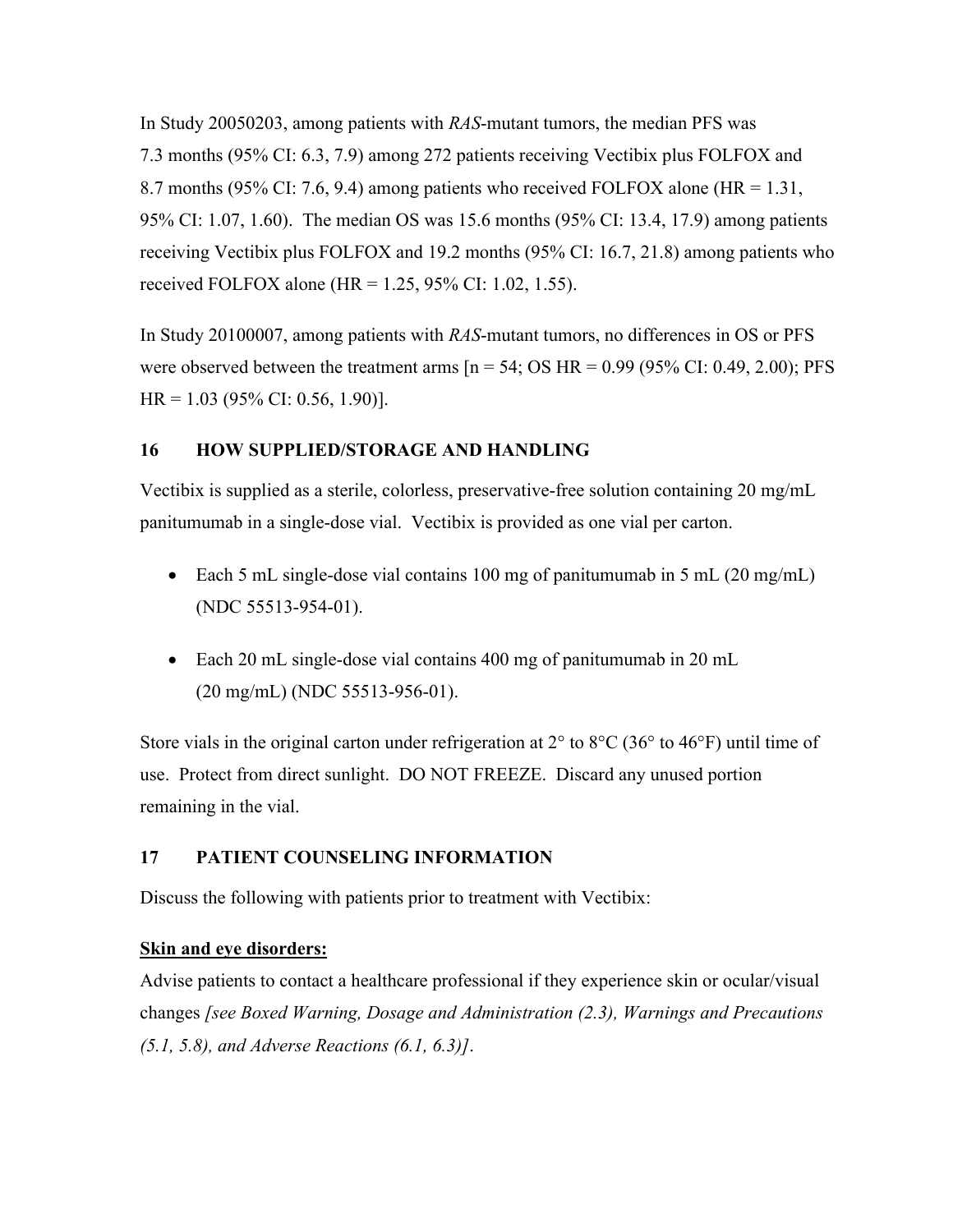# **Electrolyte monitoring:**

Inform patients of the need for periodic monitoring of electrolytes *[see Warnings and Precautions (5.3)]*.

# **Dehydration:**

Advise patients of the increased risk of diarrhea and dehydration which may lead to acute renal failure and electrolyte depletion when Vectibix is administered in combination with chemotherapy *[see Warnings and Precautions (5.5)]*.

# **Infusion reactions:**

Advise patients of the risk of infusion reactions *[see Dosage and Administration (2.3), Warnings and Precautions (5.4), and Adverse Reactions (6.1, 6.3)]*.

# **Respiratory:**

Advise patients to contact a healthcare professional if they experience persistent or recurrent coughing, wheezing, dyspnea, or new-onset facial swelling *[see Warnings and Precautions (5.6) and Adverse Reactions (6.1)]*.

# **Embryo-fetal Toxicity**

Advise pregnant women and females of reproductive potential that Vectibix can result in fetal harm. Advise females of reproductive potential to use effective contraception during treatment with Vectibix, and for at least 2 months after the last dose and to inform their healthcare provider of a known or suspected pregnancy *[see Warnings and Precautions (5.10), Use in Specific Populations (8.1, 8.3)].*

## **Lactation:**

Advise women not to breastfeed during treatment with Vectibix and for 2 months after the last dose *[see Use in Specific Populations (8.2)].*

# **Infertility:**

Advise females of reproductive potential of the potential for reduced fertility from Vectibix *[see Use in Specific Populations (8.3)].*